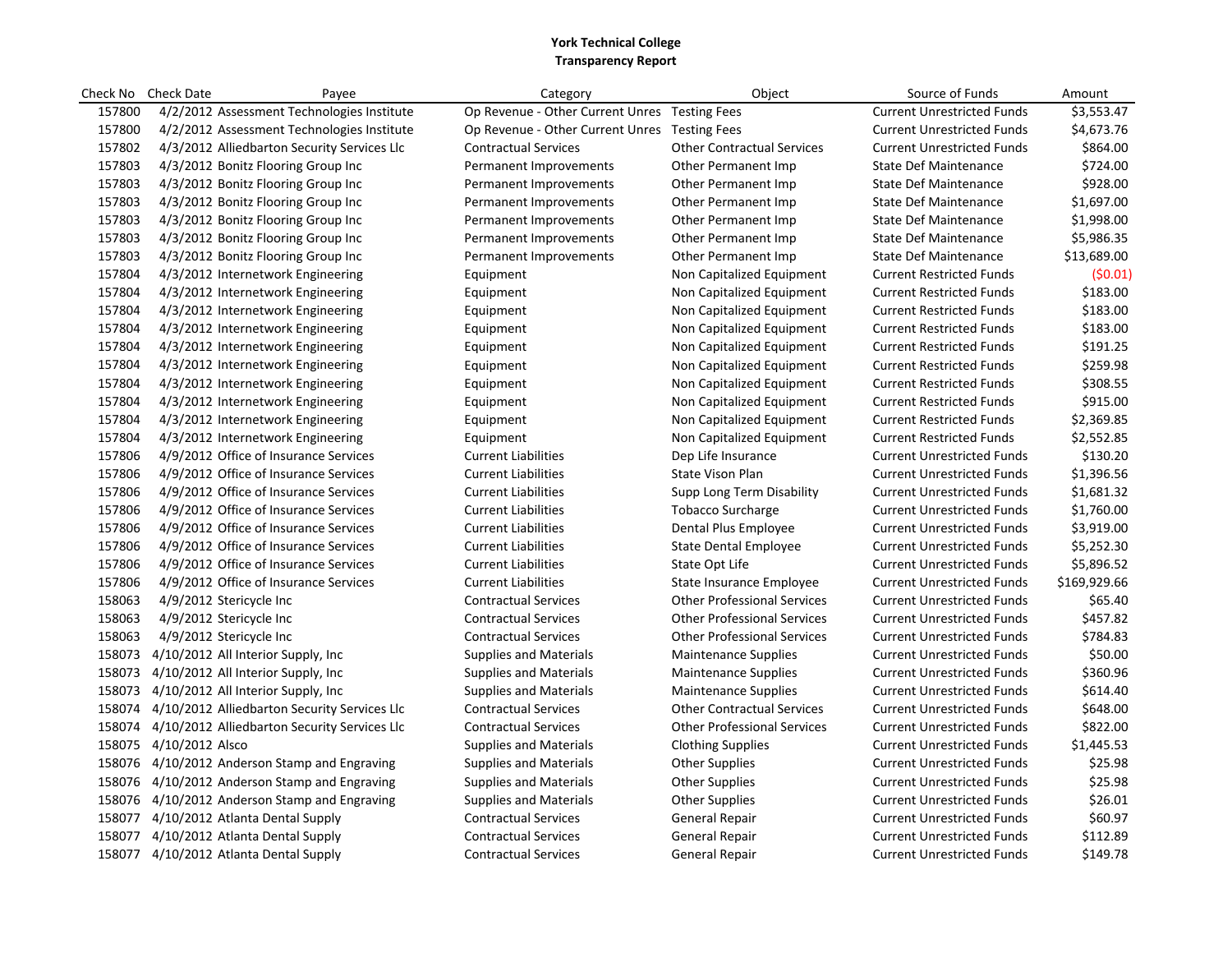| Check No | <b>Check Date</b><br>Payee                             | Category                      | Object                             | Source of Funds                   | Amount     |
|----------|--------------------------------------------------------|-------------------------------|------------------------------------|-----------------------------------|------------|
|          | 158077 4/10/2012 Atlanta Dental Supply                 | <b>Contractual Services</b>   | <b>General Repair</b>              | <b>Current Unrestricted Funds</b> | \$171.15   |
|          | 158077 4/10/2012 Atlanta Dental Supply                 | <b>Contractual Services</b>   | General Repair                     | <b>Current Unrestricted Funds</b> | \$255.20   |
|          | 158078 4/10/2012 Atlanta Dental Supply                 | <b>Contractual Services</b>   | General Repair                     | <b>Current Unrestricted Funds</b> | \$54.21    |
|          | 158078 4/10/2012 Atlanta Dental Supply                 | <b>Contractual Services</b>   | General Repair                     | <b>Current Unrestricted Funds</b> | \$197.20   |
|          | 158078 4/10/2012 Atlanta Dental Supply                 | <b>Contractual Services</b>   | General Repair                     | <b>Current Unrestricted Funds</b> | \$220.90   |
|          | 158078 4/10/2012 Atlanta Dental Supply                 | <b>Contractual Services</b>   | General Repair                     | <b>Current Unrestricted Funds</b> | \$312.17   |
|          | 158079 4/10/2012 Joyce S. Baker                        | <b>Contractual Services</b>   | <b>Other Professional Services</b> | <b>Current Unrestricted Funds</b> | \$150.00   |
|          | 158080 4/10/2012 Bi Lo                                 | <b>Supplies and Materials</b> | <b>Food Supplies</b>               | <b>Current Unrestricted Funds</b> | \$5.50     |
|          | 158080 4/10/2012 Bi Lo                                 | <b>Supplies and Materials</b> | <b>Food Supplies</b>               | <b>Current Unrestricted Funds</b> | \$50.31    |
|          | 158080 4/10/2012 Bi Lo                                 | <b>Supplies and Materials</b> | Food Supplies                      | <b>Current Unrestricted Funds</b> | \$117.44   |
|          | 158080 4/10/2012 Bi Lo                                 | <b>Supplies and Materials</b> | Food Supplies                      | <b>Current Unrestricted Funds</b> | \$118.93   |
|          | 158080 4/10/2012 Bi Lo                                 | <b>Supplies and Materials</b> | Food Supplies                      | <b>Current Unrestricted Funds</b> | \$176.21   |
|          | 158081 4/10/2012 Burgess Sales & Supply                | Permanent Improvements        | Other Permanent Imp                | <b>State Def Maintenance</b>      | \$225.00   |
|          | 158081 4/10/2012 Burgess Sales & Supply                | Permanent Improvements        | Other Permanent Imp                | <b>State Def Maintenance</b>      | \$900.00   |
|          | 158081 4/10/2012 Burgess Sales & Supply                | Permanent Improvements        | Other Permanent Imp                | <b>State Def Maintenance</b>      | \$3,787.98 |
|          | 158082 4/10/2012 Canteen Vending                       | <b>Supplies and Materials</b> | Food Supplies                      | <b>Current Unrestricted Funds</b> | \$94.38    |
|          | 158083 4/10/2012 Caretaker Management Service Inc      | <b>Contractual Services</b>   | <b>Other Professional Services</b> | <b>Current Unrestricted Funds</b> | \$850.00   |
|          | 158085 4/10/2012 Chester Turf and Landscaping          | Permanent Improvements        | Landscaping                        | <b>Current Unrestricted Funds</b> | \$779.00   |
|          | 158086 4/10/2012 Cintas Corp #200                      | <b>Contractual Services</b>   | <b>Other Professional Services</b> | <b>Current Unrestricted Funds</b> | \$289.78   |
|          | 158087 4/10/2012 Cintas Corp #200                      | <b>Contractual Services</b>   | <b>Other Professional Services</b> | <b>Current Unrestricted Funds</b> | \$49.62    |
|          | 158088 4/10/2012 City Electric Accounts - Sc           | <b>Contractual Services</b>   | <b>General Repair</b>              | <b>Current Unrestricted Funds</b> | \$40.62    |
|          | 158089 4/10/2012 Complete Partition Repair, Inc.       | <b>Contractual Services</b>   | <b>Other Professional Services</b> | <b>Current Unrestricted Funds</b> | \$1,618.00 |
|          | 158090 4/10/2012 Cox's Rock Hill Inc                   | <b>Contractual Services</b>   | <b>Other Professional Services</b> | <b>Current Unrestricted Funds</b> | \$855.00   |
|          | 158091 4/10/2012 Datatel Inc                           | <b>Contractual Services</b>   | <b>Other Professional Services</b> | <b>Current Unrestricted Funds</b> | \$500.00   |
|          | 158091 4/10/2012 Datatel Inc                           | <b>Contractual Services</b>   | <b>Other Professional Services</b> | <b>Current Unrestricted Funds</b> | \$1,575.00 |
|          | 158092 4/10/2012 William A. Dixon                      | <b>Contractual Services</b>   | <b>Other Professional Services</b> | <b>Current Unrestricted Funds</b> | \$100.00   |
|          | 158092 4/10/2012 William A. Dixon                      | <b>Contractual Services</b>   | <b>Other Professional Services</b> | <b>Current Unrestricted Funds</b> | \$200.00   |
|          | 158093 4/10/2012 Exclaimer Ltd                         | <b>Contractual Services</b>   | <b>Other Contractual Services</b>  | <b>Current Unrestricted Funds</b> | \$429.00   |
|          | 158094 4/10/2012 Fortune Academy IncyAttn Sue Gaudreau | <b>Contractual Services</b>   | <b>Other Professional Services</b> | <b>Current Unrestricted Funds</b> | \$78.00    |
| 158094   | 4/10/2012 Fortune Academy IncyAttn Sue Gaudreau        | <b>Contractual Services</b>   | <b>Other Professional Services</b> | <b>Current Unrestricted Funds</b> | \$115.00   |
|          | 158094 4/10/2012 Fortune Academy IncyAttn Sue Gaudreau | <b>Contractual Services</b>   | <b>Other Professional Services</b> | <b>Current Unrestricted Funds</b> | \$1,327.80 |
| 158094   | 4/10/2012 Fortune Academy IncyAttn Sue Gaudreau        | <b>Contractual Services</b>   | <b>Other Professional Services</b> | <b>Current Unrestricted Funds</b> | \$1,451.10 |
|          | 158095 4/10/2012 Graybar Electric Co                   | Permanent Improvements        | Other Permanent Imp                | <b>State Def Maintenance</b>      | (\$4.52)   |
|          | 158095 4/10/2012 Graybar Electric Co                   | <b>Supplies and Materials</b> | <b>Maintenance Supplies</b>        | <b>Current Unrestricted Funds</b> | \$111.96   |
|          | 158095 4/10/2012 Graybar Electric Co                   | Permanent Improvements        | Other Permanent Imp                | <b>State Def Maintenance</b>      | \$144.64   |
|          | 158095 4/10/2012 Graybar Electric Co                   | <b>Supplies and Materials</b> | <b>Maintenance Supplies</b>        | <b>Current Unrestricted Funds</b> | \$223.60   |
|          | 158095 4/10/2012 Graybar Electric Co                   | <b>Supplies and Materials</b> | <b>Maintenance Supplies</b>        | <b>Current Unrestricted Funds</b> | \$225.00   |
|          | 158095 4/10/2012 Graybar Electric Co                   | Supplies and Materials        | <b>Maintenance Supplies</b>        | <b>Current Unrestricted Funds</b> | \$275.65   |
|          | 158095 4/10/2012 Graybar Electric Co                   | <b>Supplies and Materials</b> | <b>Maintenance Supplies</b>        | <b>Current Unrestricted Funds</b> | \$375.00   |
|          | 158095 4/10/2012 Graybar Electric Co                   | <b>Supplies and Materials</b> | <b>Maintenance Supplies</b>        | <b>Current Unrestricted Funds</b> | \$436.32   |
|          | 158095 4/10/2012 Graybar Electric Co                   | <b>Supplies and Materials</b> | <b>Maintenance Supplies</b>        | <b>Current Unrestricted Funds</b> | \$458.80   |
|          | 158095 4/10/2012 Graybar Electric Co                   | <b>Supplies and Materials</b> | <b>Maintenance Supplies</b>        | <b>Current Unrestricted Funds</b> | \$493.00   |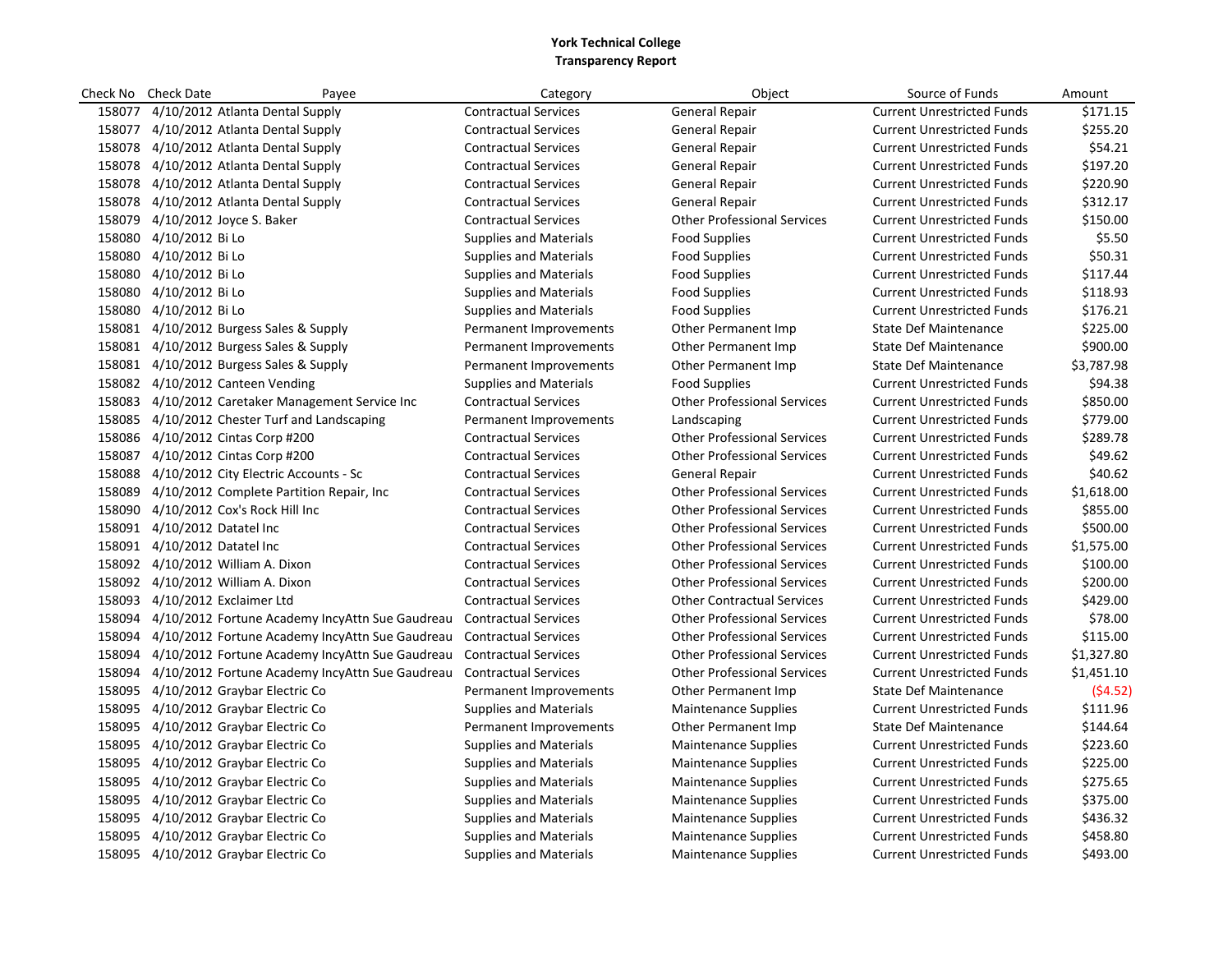| Check No | <b>Check Date</b>                        | Payee                                       | Category                      | Object                             | Source of Funds                   | Amount       |
|----------|------------------------------------------|---------------------------------------------|-------------------------------|------------------------------------|-----------------------------------|--------------|
| 158095   | 4/10/2012 Graybar Electric Co            |                                             | <b>Supplies and Materials</b> | <b>Maintenance Supplies</b>        | <b>Current Unrestricted Funds</b> | \$540.00     |
|          |                                          | 158096 4/10/2012 Honey Baked Ham Company    | <b>Supplies and Materials</b> | <b>Food Supplies</b>               | <b>Current Unrestricted Funds</b> | \$140.55     |
|          | 158097 4/10/2012 Ingram Library Services |                                             | Equipment                     | Library Books, Maps & Film         | <b>Current Unrestricted Funds</b> | (\$1,349.60) |
| 158097   | 4/10/2012 Ingram Library Services        |                                             | Equipment                     | Library Books, Maps & Film         | <b>Current Unrestricted Funds</b> | (51.73)      |
|          | 158097 4/10/2012 Ingram Library Services |                                             | Equipment                     | Library Books, Maps & Film         | <b>Current Unrestricted Funds</b> | (50.85)      |
| 158097   | 4/10/2012 Ingram Library Services        |                                             | Equipment                     | Library Books, Maps & Film         | <b>Current Unrestricted Funds</b> | \$95.06      |
| 158097   | 4/10/2012 Ingram Library Services        |                                             | Equipment                     | Library Books, Maps & Film         | <b>Current Unrestricted Funds</b> | \$183.27     |
| 158097   |                                          | 4/10/2012 Ingram Library Services           | Equipment                     | Library Books, Maps & Film         | <b>Current Unrestricted Funds</b> | \$1,572.77   |
| 158098   | 4/10/2012 Insight Media                  |                                             | Equipment                     | Library Books, Maps & Film         | <b>Current Unrestricted Funds</b> | \$3,813.88   |
| 158099   |                                          | 4/10/2012 Interstate Supply Company Inc     | <b>Supplies and Materials</b> | Janitorial Supplies                | <b>Current Unrestricted Funds</b> | \$109.44     |
| 158099   |                                          | 4/10/2012 Interstate Supply Company Inc     | <b>Supplies and Materials</b> | Janitorial Supplies                | <b>Current Unrestricted Funds</b> | \$358.50     |
| 158099   |                                          | 4/10/2012 Interstate Supply Company Inc     | <b>Supplies and Materials</b> | Janitorial Supplies                | <b>Current Unrestricted Funds</b> | \$488.40     |
| 158099   |                                          | 4/10/2012 Interstate Supply Company Inc     | <b>Supplies and Materials</b> | Janitorial Supplies                | <b>Current Unrestricted Funds</b> | \$527.00     |
| 158100   | 4/10/2012 Jacksons Kitchen               |                                             | <b>Contractual Services</b>   | <b>Other Professional Services</b> | <b>Current Restricted Funds</b>   | \$1,800.00   |
|          | 158101 4/10/2012 YTC Employee            |                                             | <b>Supplies and Materials</b> | <b>Other Supplies</b>              | <b>County Projects</b>            | ( \$36.00)   |
| 158101   | 4/10/2012 YTC Employee                   |                                             | <b>Supplies and Materials</b> | <b>Other Supplies</b>              | <b>County Projects</b>            | (50.40)      |
|          | 158101 4/10/2012 YTC Employee            |                                             | <b>Supplies and Materials</b> | <b>Maintenance Supplies</b>        | <b>Current Unrestricted Funds</b> | \$18.43      |
| 158101   | 4/10/2012 YTC Employee                   |                                             | <b>Supplies and Materials</b> | <b>Other Supplies</b>              | <b>County Projects</b>            | \$35.00      |
|          | 158101 4/10/2012 YTC Employee            |                                             | <b>Supplies and Materials</b> | <b>Maintenance Supplies</b>        | <b>Current Unrestricted Funds</b> | \$45.15      |
| 158101   | 4/10/2012 YTC Employee                   |                                             | <b>Supplies and Materials</b> | <b>Other Supplies</b>              | <b>County Projects</b>            | \$125.00     |
|          | 158101 4/10/2012 YTC Employee            |                                             | <b>Supplies and Materials</b> | Maintenance Supplies               | <b>Current Unrestricted Funds</b> | \$227.73     |
| 158101   | 4/10/2012 YTC Employee                   |                                             | <b>Supplies and Materials</b> | <b>Other Supplies</b>              | <b>County Projects</b>            | \$735.00     |
|          | 158101 4/10/2012 YTC Employee            |                                             | <b>Supplies and Materials</b> | <b>Maintenance Supplies</b>        | <b>Current Unrestricted Funds</b> | \$1,198.40   |
|          | 158102 4/10/2012 Kone Inc                |                                             | <b>Contractual Services</b>   | <b>Other Professional Services</b> | <b>Current Unrestricted Funds</b> | \$741.60     |
|          | 158102 4/10/2012 Kone Inc                |                                             | <b>Contractual Services</b>   | <b>Other Professional Services</b> | <b>Current Unrestricted Funds</b> | \$1,042.56   |
| 158103   | 4/10/2012 Mid-Carolina Ahec, Inc.        |                                             | <b>Contractual Services</b>   | <b>Other Professional Services</b> | <b>Current Unrestricted Funds</b> | \$160.00     |
|          | 158103 4/10/2012 Mid-Carolina Ahec, Inc. |                                             | <b>Contractual Services</b>   | <b>Other Professional Services</b> | <b>Current Unrestricted Funds</b> | \$168.00     |
| 158104   |                                          | 4/10/2012 Millsaps Pluming and Pump         | <b>Contractual Services</b>   | <b>Other Professional Services</b> | <b>Current Unrestricted Funds</b> | \$75.60      |
|          |                                          | 158105 4/10/2012 Msc Industrial Supply Comp | Equipment                     | <b>Educational Equipment</b>       | <b>Current Restricted Funds</b>   | \$368.81     |
| 158105   |                                          | 4/10/2012 Msc Industrial Supply Comp        | Equipment                     | <b>Educational Equipment</b>       | <b>Current Restricted Funds</b>   | \$729.78     |
|          |                                          | 158106 4/10/2012 My Spanish Teacher.Com     | <b>Contractual Services</b>   | <b>Other Professional Services</b> | <b>Current Unrestricted Funds</b> | \$103.00     |
| 158107   | 4/10/2012 Natl Welders Supply            |                                             | <b>Supplies and Materials</b> | <b>Education Supplies</b>          | <b>Current Unrestricted Funds</b> | \$110.84     |
|          | 158107 4/10/2012 Natl Welders Supply     |                                             | <b>Supplies and Materials</b> | <b>Education Supplies</b>          | <b>Current Unrestricted Funds</b> | \$140.48     |
| 158107   | 4/10/2012 Natl Welders Supply            |                                             | <b>Supplies and Materials</b> | <b>Education Supplies</b>          | <b>Current Unrestricted Funds</b> | \$198.03     |
| 158107   | 4/10/2012 Natl Welders Supply            |                                             | <b>Supplies and Materials</b> | <b>Education Supplies</b>          | <b>Current Unrestricted Funds</b> | \$442.73     |
| 158108   | 4/10/2012 Oce' Imagistec Inc             |                                             | <b>Fixed Charges</b>          | Leased To Own Equip                | <b>Current Unrestricted Funds</b> | \$665.48     |
| 158109   | 4/10/2012 Porter Paints                  |                                             | <b>Contractual Services</b>   | <b>General Repair</b>              | <b>Current Unrestricted Funds</b> | \$26.70      |
| 158109   | 4/10/2012 Porter Paints                  |                                             | <b>Contractual Services</b>   | <b>General Repair</b>              | <b>Current Unrestricted Funds</b> | \$46.80      |
| 158110   | 4/10/2012 Porter Paints                  |                                             | <b>Contractual Services</b>   | General Repair                     | <b>Current Unrestricted Funds</b> | \$44.85      |
| 158110   | 4/10/2012 Porter Paints                  |                                             | <b>Contractual Services</b>   | <b>General Repair</b>              | <b>Current Unrestricted Funds</b> | \$71.66      |
| 158111   |                                          | 4/10/2012 Professional Lawn System          | <b>Contractual Services</b>   | <b>Other Professional Services</b> | Master Plan                       | \$2,200.00   |
|          |                                          | 158111 4/10/2012 Professional Lawn System   | <b>Contractual Services</b>   | <b>Other Professional Services</b> | Master Plan                       | \$2,360.00   |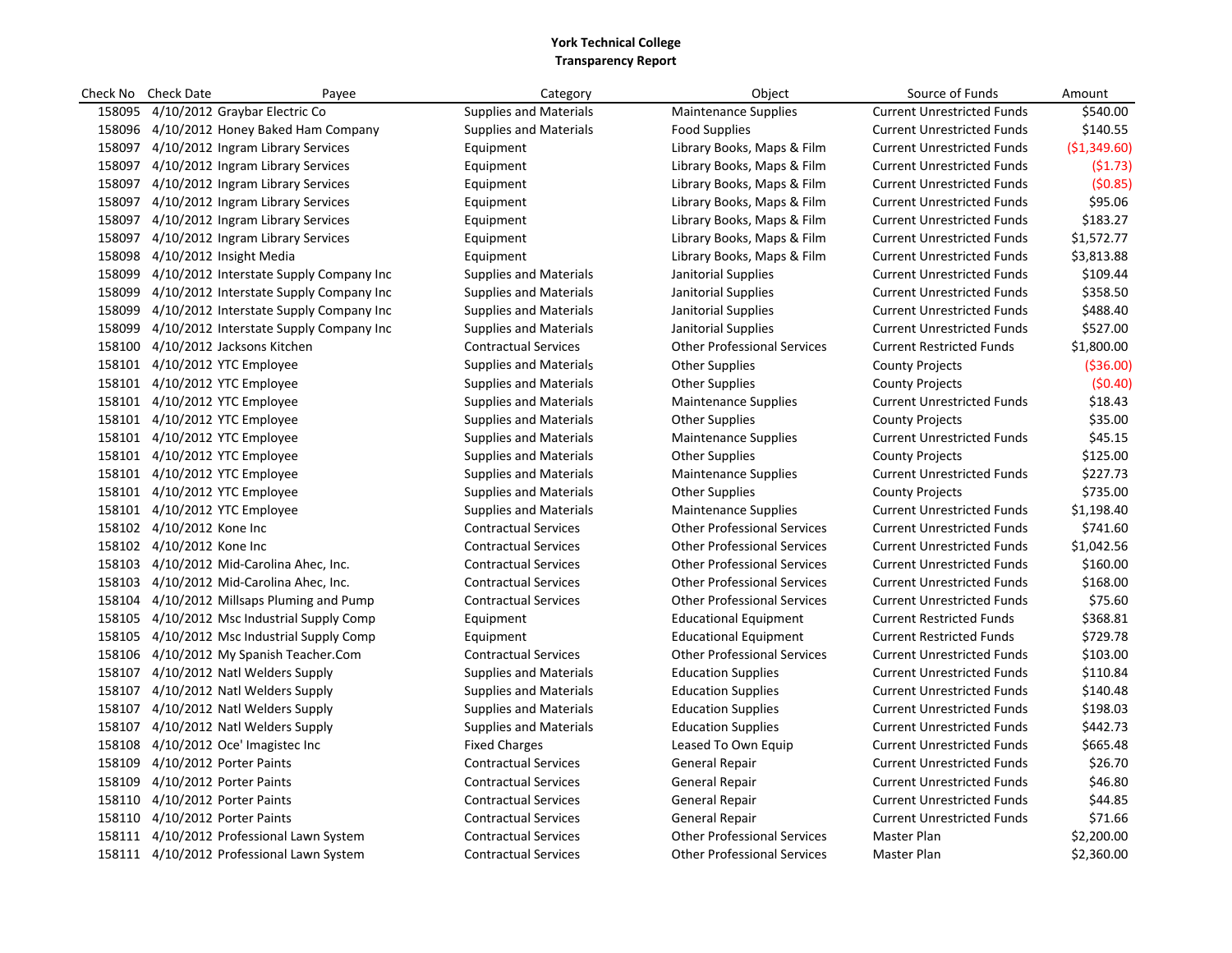| Check No | <b>Check Date</b><br>Payee                         | Category                      | Object                             | Source of Funds                   | Amount      |
|----------|----------------------------------------------------|-------------------------------|------------------------------------|-----------------------------------|-------------|
|          | 158111 4/10/2012 Professional Lawn System          | <b>Contractual Services</b>   | <b>Other Professional Services</b> | Master Plan                       | \$2,480.00  |
|          | 158112 4/10/2012 Saf Technologies                  | <b>Contractual Services</b>   | <b>Other Professional Services</b> | <b>Current Unrestricted Funds</b> | \$227.36    |
|          | 158113 4/10/2012 Sign Techniques                   | <b>Contractual Services</b>   | <b>General Repair</b>              | <b>Current Unrestricted Funds</b> | \$98.44     |
|          | 158114 4/10/2012 Simplex Grinnell Lp               | <b>Contractual Services</b>   | <b>Other Professional Services</b> | <b>Current Unrestricted Funds</b> | \$30.00     |
|          | 158114 4/10/2012 Simplex Grinnell Lp               | <b>Contractual Services</b>   | <b>Other Professional Services</b> | <b>Current Unrestricted Funds</b> | \$2,400.32  |
|          | 158114 4/10/2012 Simplex Grinnell Lp               | <b>Contractual Services</b>   | <b>Other Professional Services</b> | <b>Current Unrestricted Funds</b> | \$3,466.00  |
|          | 158115 4/10/2012 Softdocs Inc                      | <b>Supplies and Materials</b> | <b>Office Supplies</b>             | <b>Current Unrestricted Funds</b> | \$42.09     |
|          | 158115 4/10/2012 Softdocs Inc                      | <b>Supplies and Materials</b> | <b>Office Supplies</b>             | <b>Current Unrestricted Funds</b> | \$253.00    |
|          | 158116 4/10/2012 Southeastern Paper Group, Inc     | <b>Supplies and Materials</b> | Janitorial Supplies                | <b>Current Unrestricted Funds</b> | \$1,715.00  |
|          | 158117 4/10/2012 Star Bright Janitorial Services   | <b>Contractual Services</b>   | <b>Other Professional Services</b> | <b>Current Unrestricted Funds</b> | \$300.00    |
|          | 158118 4/10/2012 Super 8 Motel                     | Travel                        | Travel                             | <b>Current Unrestricted Funds</b> | \$1,079.64  |
|          | 158119 4/10/2012 United Rentals                    | <b>Supplies and Materials</b> | <b>Other Supplies</b>              | <b>County Projects</b>            | \$2.50      |
|          | 158119 4/10/2012 United Rentals                    | <b>Supplies and Materials</b> | <b>Other Supplies</b>              | <b>County Projects</b>            | \$5.05      |
|          | 158119 4/10/2012 United Rentals                    | <b>Supplies and Materials</b> | <b>Other Supplies</b>              | <b>County Projects</b>            | \$22.47     |
|          | 158119 4/10/2012 United Rentals                    | <b>Supplies and Materials</b> | <b>Other Supplies</b>              | <b>County Projects</b>            | \$147.70    |
|          | 158119 4/10/2012 United Rentals                    | <b>Supplies and Materials</b> | <b>Other Supplies</b>              | <b>County Projects</b>            | \$190.00    |
|          | 158119 4/10/2012 United Rentals                    | <b>Supplies and Materials</b> | <b>Other Supplies</b>              | <b>County Projects</b>            | \$306.00    |
|          | 158119 4/10/2012 United Rentals                    | Supplies and Materials        | <b>Other Supplies</b>              | <b>County Projects</b>            | \$749.00    |
|          | 158120 4/10/2012 Waste Management of the Carolinas | <b>Contractual Services</b>   | <b>Utilities</b>                   | <b>Current Unrestricted Funds</b> | \$165.99    |
|          | 158121 4/10/2012 York County                       | <b>Contractual Services</b>   | General Repair                     | <b>Current Unrestricted Funds</b> | \$13.00     |
|          | 158122 4/10/2012 Yourcampus 360 Llc                | <b>Contractual Services</b>   | Advertising                        | <b>Current Unrestricted Funds</b> | \$13,635.00 |
|          | 158124 4/11/2012 Americant Trainco Inc             | <b>Contractual Services</b>   | <b>Registration Fee</b>            | <b>Current Unrestricted Funds</b> | \$990.00    |
|          | 158125 4/11/2012 Comporium Security                | <b>Contractual Services</b>   | <b>Other Professional Services</b> | <b>Current Unrestricted Funds</b> | \$22.99     |
|          | 158126 4/11/2012 D2I, Ltd                          | <b>Contractual Services</b>   | <b>Other Professional Services</b> | <b>Current Unrestricted Funds</b> | \$1,000.00  |
|          | 158126 4/11/2012 D2I, Ltd                          | <b>Current Assets</b>         | <b>Prepaid Expenses</b>            | <b>Current Unrestricted Funds</b> | \$1,000.00  |
|          | 158126 4/11/2012 D2I, Ltd                          | <b>Contractual Services</b>   | <b>Other Professional Services</b> | <b>Current Unrestricted Funds</b> | \$1,250.00  |
|          | 158126 4/11/2012 D2I, Ltd                          | <b>Current Assets</b>         | <b>Prepaid Expenses</b>            | <b>Current Unrestricted Funds</b> | \$1,250.00  |
|          | 158126 4/11/2012 D2I, Ltd                          | <b>Contractual Services</b>   | <b>Other Professional Services</b> | <b>Current Unrestricted Funds</b> | \$1,925.00  |
|          | 158126 4/11/2012 D2I, Ltd                          | <b>Current Assets</b>         | <b>Prepaid Expenses</b>            | <b>Current Unrestricted Funds</b> | \$1,925.00  |
|          | 158126 4/11/2012 D2I, Ltd                          | <b>Contractual Services</b>   | <b>Other Professional Services</b> | <b>Current Unrestricted Funds</b> | \$2,000.00  |
|          | 158126 4/11/2012 D2I, Ltd                          | <b>Current Assets</b>         | <b>Prepaid Expenses</b>            | <b>Current Unrestricted Funds</b> | \$2,000.00  |
|          | 158126 4/11/2012 D2I, Ltd                          | <b>Contractual Services</b>   | <b>Other Professional Services</b> | <b>Current Unrestricted Funds</b> | \$6,457.25  |
|          | 158126 4/11/2012 D2I, Ltd                          | <b>Current Assets</b>         | <b>Prepaid Expenses</b>            | <b>Current Unrestricted Funds</b> | \$6,457.25  |
|          | 158126 4/11/2012 D2I, Ltd                          | <b>Contractual Services</b>   | <b>Other Professional Services</b> | <b>Current Unrestricted Funds</b> | \$7,849.77  |
|          | 158126 4/11/2012 D2I, Ltd                          | <b>Current Assets</b>         | <b>Prepaid Expenses</b>            | <b>Current Unrestricted Funds</b> | \$7,849.77  |
|          | 158127 4/11/2012 Barwick and Associates, Llc       | <b>Fixed Charges</b>          | <b>Rent Non State</b>              | <b>Current Unrestricted Funds</b> | \$2,645.00  |
|          | 158128 4/11/2012 Boykin and Davis Llc              | <b>Contractual Services</b>   | Legal Services                     | <b>Current Unrestricted Funds</b> | \$816.36    |
|          | 158129 4/11/2012 City Club of Rock Hill            | <b>Fixed Charges</b>          | Dues & Membership Fees             | <b>Current Unrestricted Funds</b> | \$33.33     |
|          | 158129 4/11/2012 City Club of Rock Hill            | <b>Supplies and Materials</b> | <b>Food Supplies</b>               | <b>Current Unrestricted Funds</b> | \$34.67     |
|          | 158129 4/11/2012 City Club of Rock Hill            | <b>Supplies and Materials</b> | <b>Food Supplies</b>               | <b>Current Unrestricted Funds</b> | \$45.00     |
|          | 158129 4/11/2012 City Club of Rock Hill            | <b>Supplies and Materials</b> | <b>Food Supplies</b>               | <b>Current Unrestricted Funds</b> | \$102.24    |
|          | 158129 4/11/2012 City Club of Rock Hill            | <b>Supplies and Materials</b> | <b>Food Supplies</b>               | <b>Current Unrestricted Funds</b> | \$511.20    |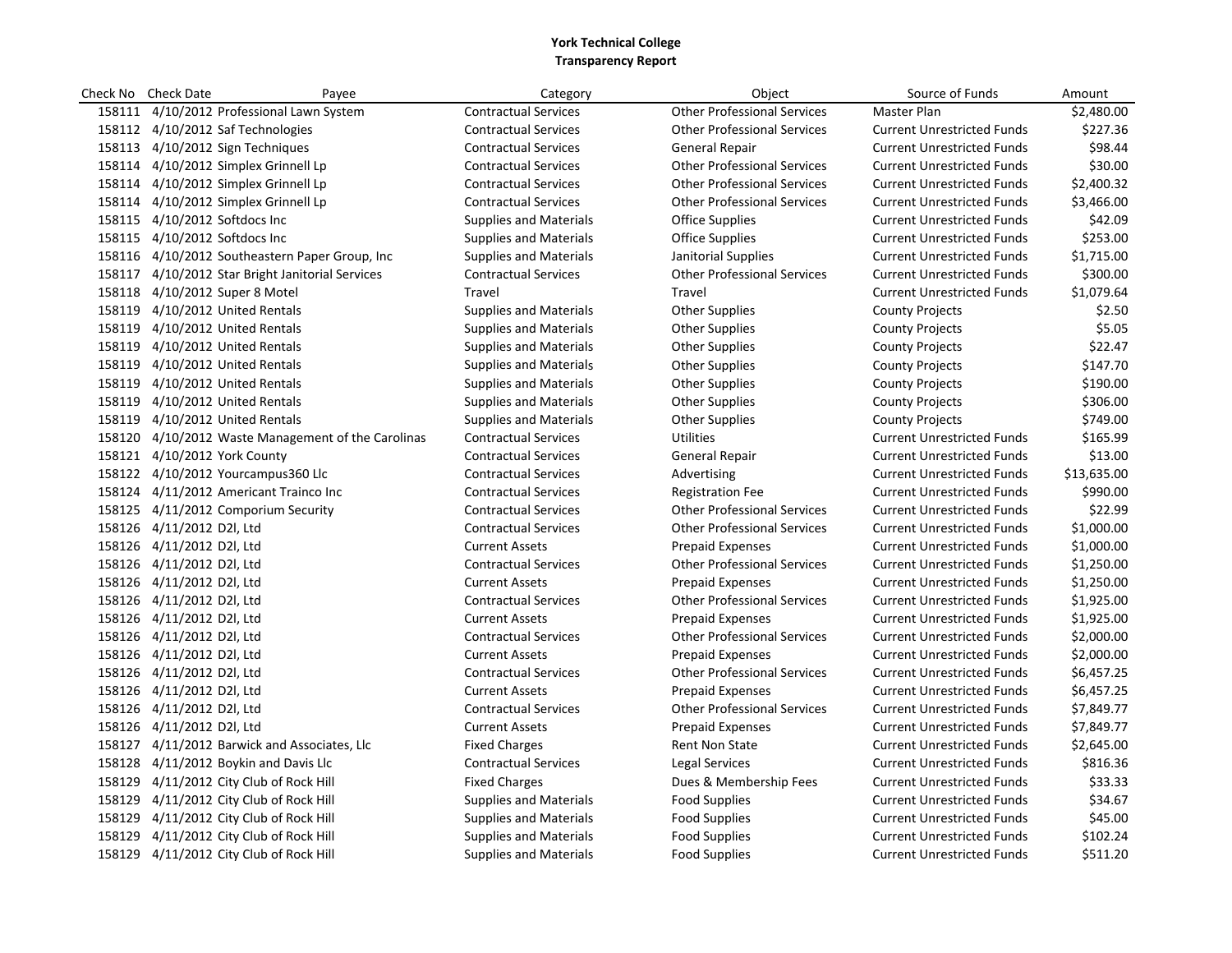| Check No | <b>Check Date</b>            | Payee                                                | Category                      | Object                             | Source of Funds                   | Amount     |
|----------|------------------------------|------------------------------------------------------|-------------------------------|------------------------------------|-----------------------------------|------------|
|          |                              | 158130 4/11/2012 Holiday Inn Express                 | Travel                        | Travel                             | <b>Current Unrestricted Funds</b> | \$329.67   |
|          |                              | 158131 4/11/2012 York Technical College Foundation   | <b>Fixed Charges</b>          | Rent Non State                     | <b>Current Unrestricted Funds</b> | \$1,607.53 |
|          |                              | 158131 4/11/2012 York Technical College Foundation   | <b>Fixed Charges</b>          | <b>Rent Non State</b>              | <b>Current Unrestricted Funds</b> | \$1,666.66 |
|          |                              | 158131 4/11/2012 York Technical College Foundation   | <b>Fixed Charges</b>          | <b>Rent Non State</b>              | <b>Current Unrestricted Funds</b> | \$3,082.37 |
|          |                              | 158175 4/12/2012 American Assoc of Community College | Travel                        | Out of State Registration Fees     | <b>Current Unrestricted Funds</b> | \$925.00   |
|          |                              | 158178 4/12/2012 Training Concepts                   | Travel                        | In State Registration Fee          | <b>Current Unrestricted Funds</b> | \$2,300.00 |
| 158186   |                              | 4/13/2012 Association of Community College Tr        | <b>Current Assets</b>         | <b>Prepaid Expenses</b>            | <b>Current Unrestricted Funds</b> | \$3,718.00 |
|          |                              | 158189 4/13/2012 Sysco Food Services of Charlotte Ll | <b>Supplies and Materials</b> | <b>Food Supplies</b>               | <b>Current Unrestricted Funds</b> | \$859.03   |
|          |                              | 158189 4/13/2012 Sysco Food Services of Charlotte LI | <b>Supplies and Materials</b> | <b>Food Supplies</b>               | <b>Current Unrestricted Funds</b> | \$860.65   |
|          |                              | 158189 4/13/2012 Sysco Food Services of Charlotte LI | <b>Supplies and Materials</b> | <b>Food Supplies</b>               | <b>Current Unrestricted Funds</b> | \$1,159.73 |
|          |                              | 158189 4/13/2012 Sysco Food Services of Charlotte LI | <b>Supplies and Materials</b> | <b>Food Supplies</b>               | <b>Current Unrestricted Funds</b> | \$1,384.07 |
|          |                              | 158190 4/13/2012 City Club of Rock Hill              | <b>Fixed Charges</b>          | Dues & Membership Fees             | <b>Current Unrestricted Funds</b> | \$33.33    |
|          |                              | 158191 4/13/2012 Cline Brandt Kochenower and Company | <b>Contractual Services</b>   | Auditing, Acct, Fin. Services      | <b>Current Unrestricted Funds</b> | \$2,500.00 |
|          |                              | 158192 4/13/2012 YTC Employee                        | <b>Current Liabilities</b>    | Misc                               | <b>Current Unrestricted Funds</b> | \$144.60   |
|          |                              | 158194 4/13/2012 Nat'l Institute for Staff and Organ | Travel                        | Out of State Registration Fees     | <b>Current Unrestricted Funds</b> | \$475.00   |
|          |                              | 158194 4/13/2012 Nat'l Institute for Staff and Organ | Travel                        | Out of State Registration Fees     | <b>Current Unrestricted Funds</b> | \$475.00   |
|          |                              | 158196 4/13/2012 Center for Credentialing and Educat | <b>Fixed Charges</b>          | Dues & Membership Fees             | <b>Current Unrestricted Funds</b> | \$25.00    |
|          |                              | 158198 4/16/2012 Budget and Control Board            | Supplies and Materials        | Postage                            | <b>Current Unrestricted Funds</b> | \$23.75    |
|          |                              | 158200 4/16/2012 Chester Metropolitan District       | <b>Contractual Services</b>   | <b>Utilities</b>                   | <b>Current Unrestricted Funds</b> | \$76.76    |
|          |                              | 158200 4/16/2012 Chester Metropolitan District       | <b>Contractual Services</b>   | <b>Utilities</b>                   | <b>Current Unrestricted Funds</b> | \$299.57   |
|          |                              | 158201 4/16/2012 Natl Welders Supply                 | <b>Supplies and Materials</b> | <b>Education Supplies</b>          | <b>Current Unrestricted Funds</b> | \$259.20   |
|          |                              | 158205 4/16/2012 Polk State College                  | Travel                        | Out of State Registration Fees     | <b>Current Unrestricted Funds</b> | \$1,500.00 |
|          | 158207 4/17/2012 Duke Energy |                                                      | <b>Contractual Services</b>   | <b>Utilities</b>                   | <b>Current Unrestricted Funds</b> | \$159.73   |
|          | 158207 4/17/2012 Duke Energy |                                                      | <b>Contractual Services</b>   | <b>Utilities</b>                   | <b>Current Unrestricted Funds</b> | \$386.37   |
|          | 158207 4/17/2012 Duke Energy |                                                      | <b>Contractual Services</b>   | <b>Utilities</b>                   | <b>Current Unrestricted Funds</b> | \$516.75   |
|          | 158208 4/17/2012 Sled        |                                                      | <b>Contractual Services</b>   | <b>Other Professional Services</b> | <b>Current Unrestricted Funds</b> | \$25.00    |
|          | 158208 4/17/2012 Sled        |                                                      | <b>Contractual Services</b>   | <b>Other Professional Services</b> | <b>Current Unrestricted Funds</b> | \$25.00    |
|          | 158208 4/17/2012 Sled        |                                                      | <b>Contractual Services</b>   | <b>Other Professional Services</b> | <b>Current Unrestricted Funds</b> | \$25.00    |
|          | 158208 4/17/2012 Sled        |                                                      | <b>Contractual Services</b>   | <b>Other Professional Services</b> | <b>Current Unrestricted Funds</b> | \$25.00    |
|          |                              | 158209 4/17/2012 Ebsco Subscription Services         | Equipment                     | Library Books, Maps & Film         | <b>Current Unrestricted Funds</b> | (544.07)   |
|          |                              | 158209 4/17/2012 Ebsco Subscription Services         | Equipment                     | Library Books, Maps & Film         | <b>Current Unrestricted Funds</b> | \$138.96   |
|          |                              | 158210 4/17/2012 Ferguson Enterprises No 34          | <b>Contractual Services</b>   | General Repair                     | <b>Current Unrestricted Funds</b> | (5106.11)  |
|          |                              | 158210 4/17/2012 Ferguson Enterprises No 34          | <b>Contractual Services</b>   | <b>General Repair</b>              | <b>Current Unrestricted Funds</b> | \$29.46    |
|          |                              | 158210 4/17/2012 Ferguson Enterprises No 34          | <b>Contractual Services</b>   | General Repair                     | <b>Current Unrestricted Funds</b> | \$194.60   |
|          |                              | 158211 4/17/2012 Graybar Electric Co                 | <b>Contractual Services</b>   | General Repair                     | <b>Current Unrestricted Funds</b> | \$2.33     |
|          |                              | 158211 4/17/2012 Graybar Electric Co                 | <b>Contractual Services</b>   | General Repair                     | <b>Current Unrestricted Funds</b> | \$14.73    |
|          |                              | 158211 4/17/2012 Graybar Electric Co                 | <b>Contractual Services</b>   | General Repair                     | <b>Current Unrestricted Funds</b> | \$16.59    |
|          |                              | 158211 4/17/2012 Graybar Electric Co                 | <b>Contractual Services</b>   | <b>General Repair</b>              | <b>Current Unrestricted Funds</b> | \$31.00    |
|          |                              | 158211 4/17/2012 Graybar Electric Co                 | <b>Contractual Services</b>   | <b>General Repair</b>              | <b>Current Unrestricted Funds</b> | \$34.09    |
|          |                              | 158211 4/17/2012 Graybar Electric Co                 | <b>Contractual Services</b>   | <b>General Repair</b>              | <b>Current Unrestricted Funds</b> | \$70.77    |
|          |                              | 158211 4/17/2012 Graybar Electric Co                 | <b>Contractual Services</b>   | <b>General Repair</b>              | <b>Current Unrestricted Funds</b> | \$139.15   |
|          |                              | 158211 4/17/2012 Graybar Electric Co                 | <b>Contractual Services</b>   | <b>General Repair</b>              | <b>Current Unrestricted Funds</b> | \$182.97   |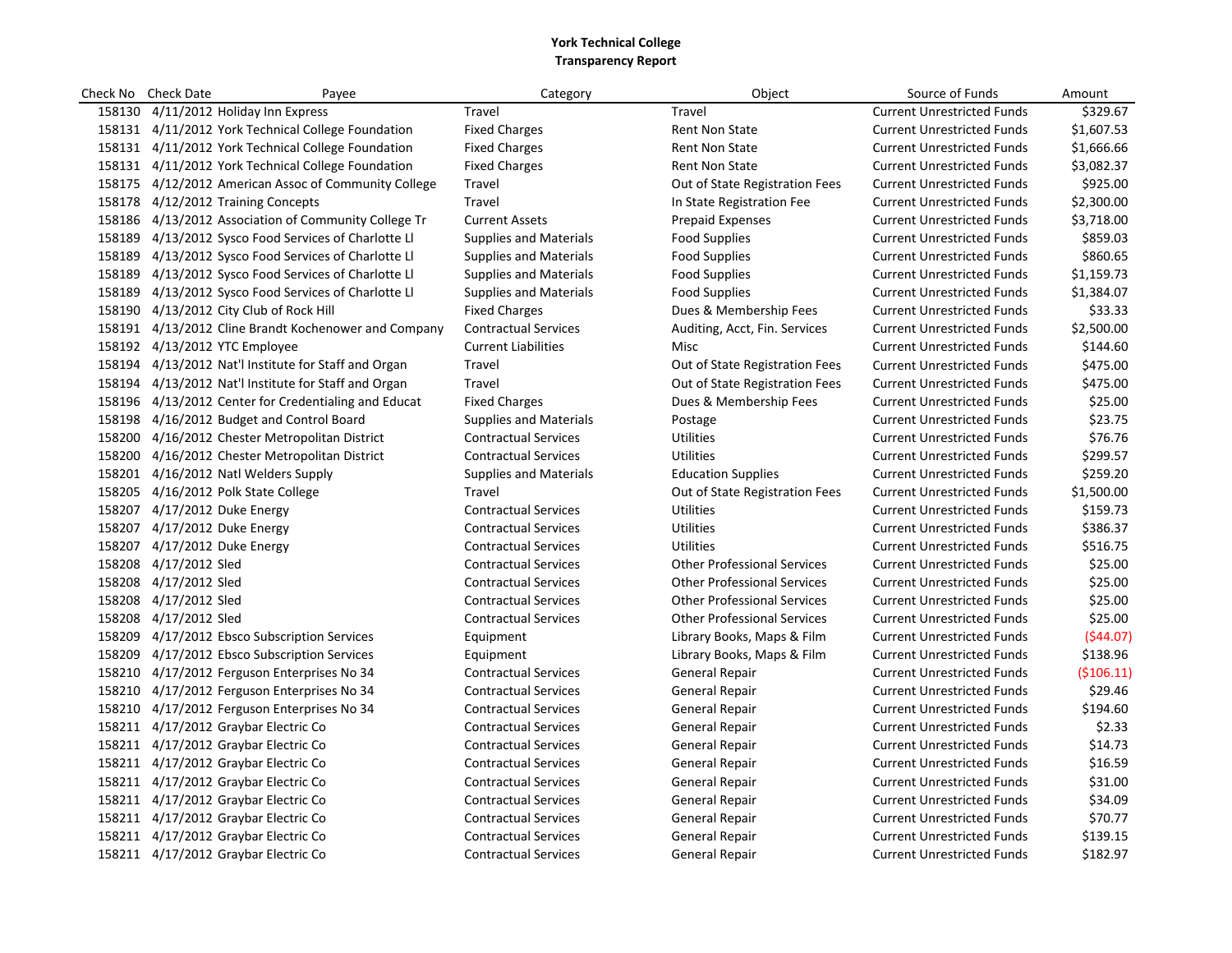| Check No | <b>Check Date</b><br>Payee                          | Category                      | Object                             | Source of Funds                   | Amount     |
|----------|-----------------------------------------------------|-------------------------------|------------------------------------|-----------------------------------|------------|
|          | 158212 4/17/2012 Lowes Home Centers                 | <b>Contractual Services</b>   | <b>General Repair</b>              | <b>Current Unrestricted Funds</b> | \$3.18     |
|          | 158212 4/17/2012 Lowes Home Centers                 | <b>Contractual Services</b>   | <b>General Repair</b>              | <b>Current Unrestricted Funds</b> | \$5.07     |
|          | 158212 4/17/2012 Lowes Home Centers                 | <b>Contractual Services</b>   | <b>General Repair</b>              | <b>Current Unrestricted Funds</b> | \$9.42     |
|          | 158212 4/17/2012 Lowes Home Centers                 | <b>Contractual Services</b>   | <b>General Repair</b>              | <b>Current Unrestricted Funds</b> | \$10.30    |
|          | 158212 4/17/2012 Lowes Home Centers                 | <b>Contractual Services</b>   | <b>General Repair</b>              | <b>Current Unrestricted Funds</b> | \$22.67    |
|          | 158212 4/17/2012 Lowes Home Centers                 | <b>Contractual Services</b>   | <b>General Repair</b>              | <b>Current Unrestricted Funds</b> | \$26.94    |
|          | 158212 4/17/2012 Lowes Home Centers                 | <b>Contractual Services</b>   | <b>General Repair</b>              | <b>Current Unrestricted Funds</b> | \$29.70    |
|          | 158212 4/17/2012 Lowes Home Centers                 | <b>Contractual Services</b>   | <b>General Repair</b>              | <b>Current Unrestricted Funds</b> | \$33.08    |
|          | 158212 4/17/2012 Lowes Home Centers                 | <b>Contractual Services</b>   | <b>General Repair</b>              | <b>Current Unrestricted Funds</b> | \$38.68    |
|          | 158212 4/17/2012 Lowes Home Centers                 | <b>Contractual Services</b>   | General Repair                     | <b>Current Unrestricted Funds</b> | \$48.66    |
|          | 158212 4/17/2012 Lowes Home Centers                 | <b>Contractual Services</b>   | General Repair                     | <b>Current Unrestricted Funds</b> | \$54.27    |
|          | 158212 4/17/2012 Lowes Home Centers                 | <b>Contractual Services</b>   | General Repair                     | <b>Current Unrestricted Funds</b> | \$54.77    |
|          | 158212 4/17/2012 Lowes Home Centers                 | <b>Contractual Services</b>   | <b>General Repair</b>              | <b>Current Unrestricted Funds</b> | \$65.13    |
|          | 158212 4/17/2012 Lowes Home Centers                 | <b>Contractual Services</b>   | <b>General Repair</b>              | <b>Current Unrestricted Funds</b> | \$83.34    |
|          | 158212 4/17/2012 Lowes Home Centers                 | <b>Contractual Services</b>   | <b>General Repair</b>              | <b>Current Unrestricted Funds</b> | \$89.31    |
|          | 158212 4/17/2012 Lowes Home Centers                 | <b>Contractual Services</b>   | General Repair                     | <b>Current Unrestricted Funds</b> | \$126.09   |
|          | 158213 4/17/2012 Manpower, International            | <b>Contractual Services</b>   | <b>Other Professional Services</b> | <b>Current Unrestricted Funds</b> | \$485.76   |
|          | 158213 4/17/2012 Manpower, International            | <b>Contractual Services</b>   | <b>Other Professional Services</b> | <b>Current Unrestricted Funds</b> | \$710.24   |
|          | 158213 4/17/2012 Manpower, International            | <b>Contractual Services</b>   | <b>Other Professional Services</b> | <b>Current Unrestricted Funds</b> | \$809.60   |
|          | 158214 4/17/2012 Columbia Capital City Club Corp    | <b>Supplies and Materials</b> | <b>Food Supplies</b>               | <b>Current Unrestricted Funds</b> | \$84.56    |
|          | 158215 4/17/2012 Natl Welders Supply                | <b>Supplies and Materials</b> | <b>Education Supplies</b>          | <b>Current Unrestricted Funds</b> | \$232.00   |
|          | 158215 4/17/2012 Natl Welders Supply                | <b>Supplies and Materials</b> | <b>Education Supplies</b>          | <b>Current Unrestricted Funds</b> | \$267.84   |
|          | 158216 4/17/2012 Petty Cash                         | <b>Supplies and Materials</b> | <b>Education Supplies</b>          | <b>Current Unrestricted Funds</b> | \$3.01     |
|          | 158216 4/17/2012 Petty Cash                         | <b>Supplies and Materials</b> | <b>Other Supplies</b>              | <b>Current Unrestricted Funds</b> | \$4.40     |
|          | 158216 4/17/2012 Petty Cash                         | <b>Supplies and Materials</b> | <b>Office Supplies</b>             | <b>Current Unrestricted Funds</b> | \$8.64     |
|          | 158216 4/17/2012 Petty Cash                         | Supplies and Materials        | Food Supplies                      | <b>Current Unrestricted Funds</b> | \$11.86    |
|          | 158216 4/17/2012 Petty Cash                         | <b>Supplies and Materials</b> | <b>Food Supplies</b>               | <b>Current Unrestricted Funds</b> | \$13.98    |
|          | 158216 4/17/2012 Petty Cash                         | <b>Supplies and Materials</b> | <b>Education Supplies</b>          | <b>Current Unrestricted Funds</b> | \$14.80    |
|          | 158216 4/17/2012 Petty Cash                         | <b>Supplies and Materials</b> | <b>Food Supplies</b>               | <b>Current Unrestricted Funds</b> | \$24.36    |
|          | 158216 4/17/2012 Petty Cash                         | <b>Supplies and Materials</b> | <b>Office Supplies</b>             | <b>Current Unrestricted Funds</b> | \$25.00    |
|          | 158216 4/17/2012 Petty Cash                         | <b>Supplies and Materials</b> | <b>Other Supplies</b>              | <b>Current Unrestricted Funds</b> | \$48.30    |
|          | 158216 4/17/2012 Petty Cash                         | <b>Supplies and Materials</b> | <b>Education Supplies</b>          | <b>Current Unrestricted Funds</b> | \$69.31    |
|          | 158231 4/19/2012 Reserve Account                    | <b>Supplies and Materials</b> | Postage                            | <b>Current Unrestricted Funds</b> | \$3,000.00 |
|          | 158279 4/19/2012 U.S. Postal Service                | <b>Supplies and Materials</b> | Postage                            | <b>Current Unrestricted Funds</b> | \$190.00   |
|          | 158280 4/19/2012 City of Rock Hill                  | Miscellaneous                 | Hospitaltiy Tax Paid               | <b>Current Unrestricted Funds</b> | \$50.95    |
|          | 158281 4/20/2012 Barnes and Noble College Bookstore | <b>Current Liabilities</b>    | A/P Student Barnes & Noble         | <b>Current Unrestricted Funds</b> | (549.00)   |
|          | 158281 4/20/2012 Barnes and Noble College Bookstore | <b>Current Liabilities</b>    | A/P Student Barnes & Noble         | <b>Current Unrestricted Funds</b> | \$41.20    |
|          | 158281 4/20/2012 Barnes and Noble College Bookstore | <b>Current Liabilities</b>    | A/P Student Barnes & Noble         | <b>Current Unrestricted Funds</b> | \$122.80   |
|          | 158281 4/20/2012 Barnes and Noble College Bookstore | <b>Current Liabilities</b>    | A/P Student Barnes & Noble         | <b>Current Unrestricted Funds</b> | \$243.10   |
|          | 158281 4/20/2012 Barnes and Noble College Bookstore | <b>Current Liabilities</b>    | A/P Student Barnes & Noble         | <b>Current Unrestricted Funds</b> | \$370.15   |
|          | 158281 4/20/2012 Barnes and Noble College Bookstore | <b>Current Liabilities</b>    | A/P Student Barnes & Noble         | <b>Current Unrestricted Funds</b> | \$535.12   |
|          | 158281 4/20/2012 Barnes and Noble College Bookstore | <b>Current Liabilities</b>    | A/P Student Barnes & Noble         | <b>Current Unrestricted Funds</b> | \$2,414.20 |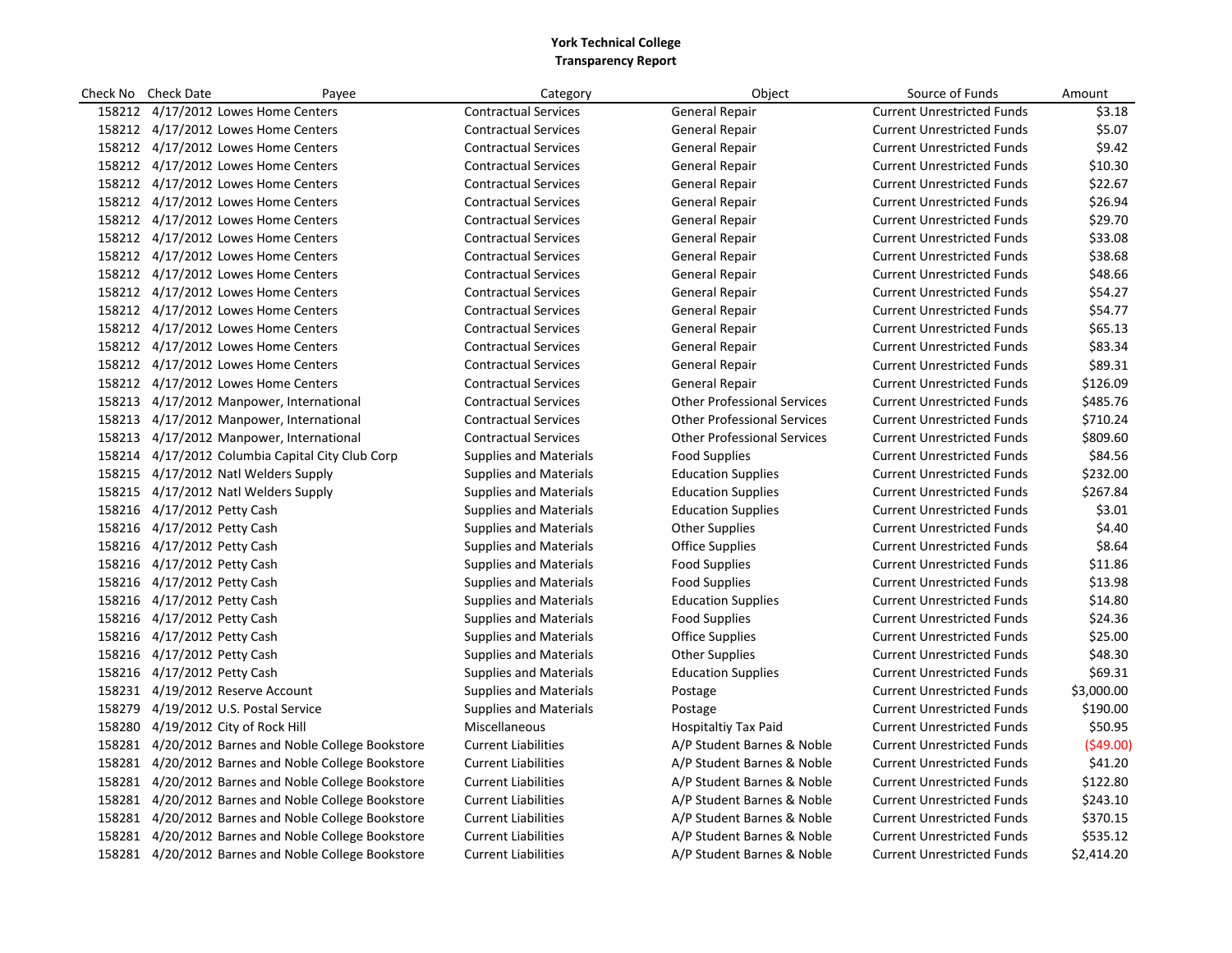|        | Check No Check Date           | Payee                                                | Category                         | Object                             | Source of Funds                   | Amount       |
|--------|-------------------------------|------------------------------------------------------|----------------------------------|------------------------------------|-----------------------------------|--------------|
| 158281 |                               | 4/20/2012 Barnes and Noble College Bookstore         | <b>Current Liabilities</b>       | A/P Student Barnes & Noble         | <b>Current Unrestricted Funds</b> | \$4,859.74   |
|        |                               | 158281 4/20/2012 Barnes and Noble College Bookstore  | <b>Current Liabilities</b>       | A/P Student Barnes & Noble         | <b>Current Unrestricted Funds</b> | \$8,450.32   |
|        |                               | 158281 4/20/2012 Barnes and Noble College Bookstore  | <b>Current Liabilities</b>       | A/P Student Barnes & Noble         | <b>Current Unrestricted Funds</b> | \$8,716.87   |
|        |                               | 158281 4/20/2012 Barnes and Noble College Bookstore  | <b>Current Liabilities</b>       | A/P Student Barnes & Noble         | <b>Current Unrestricted Funds</b> | \$16,547.48  |
|        |                               | 158281 4/20/2012 Barnes and Noble College Bookstore  | <b>Current Liabilities</b>       | A/P Student Barnes & Noble         | <b>Current Unrestricted Funds</b> | \$19,769.90  |
|        |                               | 158281 4/20/2012 Barnes and Noble College Bookstore  | <b>Current Liabilities</b>       | A/P Student Barnes & Noble         | <b>Current Unrestricted Funds</b> | \$869,754.40 |
|        |                               | 158283 4/24/2012 Bank of America                     | <b>Current Liabilities</b>       | A/P Bank of America                | <b>Current Unrestricted Funds</b> | \$137,421.55 |
|        |                               | 158284 4/24/2012 Charlotte Chamber Services          | <b>Fixed Charges</b>             | Dues & Membership Fees             | <b>Current Unrestricted Funds</b> | \$206.00     |
|        |                               | 158285 4/24/2012 Cline Brandt Kochenower and Company | <b>Contractual Services</b>      | Auditing, Acct, Fin. Services      | <b>Current Unrestricted Funds</b> | \$8,678.17   |
|        |                               | 158288 4/24/2012 Natl Academic Advising Assoc        | Travel                           | Out of State Registration Fees     | <b>Current Unrestricted Funds</b> | \$430.00     |
|        |                               | 158291 4/24/2012 Rotary Club of Rock Hill            | <b>Fixed Charges</b>             | Dues & Membership Fees             | <b>Current Unrestricted Funds</b> | \$100.00     |
|        |                               | 158292 4/24/2012 Chester County School District      | <b>Contractual Services</b>      | <b>Other Professional Services</b> | <b>Current Restricted Funds</b>   | \$1,000.00   |
|        |                               | 158294 4/24/2012 Turning Technologies                | Travel                           | Out of State Registration Fees     | <b>Current Unrestricted Funds</b> | \$20.00      |
|        |                               | 158294 4/24/2012 Turning Technologies                | Travel                           | Out of State Registration Fees     | <b>Current Unrestricted Funds</b> | \$20.00      |
|        | 158295 4/24/2012 Seth Zamek   |                                                      | Travel                           | Travel                             | <b>Current Restricted Funds</b>   | \$363.60     |
|        |                               | 158303 4/24/2012 Business Card                       | <b>Supplies and Materials</b>    | <b>Food Supplies</b>               | <b>Current Unrestricted Funds</b> | \$71.31      |
|        |                               | 158303 4/24/2012 Business Card                       | Travel                           | In State Lodging                   | <b>Current Unrestricted Funds</b> | \$136.15     |
|        |                               | 158303 4/24/2012 Business Card                       | Travel                           | In State Lodging                   | <b>Current Unrestricted Funds</b> | \$136.15     |
|        |                               | 158303 4/24/2012 Business Card                       | Travel                           | In State Lodging                   | <b>Current Unrestricted Funds</b> | \$136.15     |
|        |                               | 158303 4/24/2012 Business Card                       | Travel                           | Out of State Lodging               | <b>Current Restricted Funds</b>   | \$884.87     |
|        |                               | 158304 4/24/2012 Business Card                       | Travel                           | Out of State Misc Travel           | <b>Current Unrestricted Funds</b> | \$16.00      |
|        |                               | 158304 4/24/2012 Business Card                       | Supplies and Materials           | <b>Food Supplies</b>               | <b>Current Unrestricted Funds</b> | \$24.12      |
|        |                               | 158304 4/24/2012 Business Card                       | Travel                           | Out of State Misc Travel           | <b>Current Unrestricted Funds</b> | \$46.00      |
|        |                               | 158304 4/24/2012 Business Card                       | Travel                           | Out of State Air Trans             | <b>Current Unrestricted Funds</b> | \$50.00      |
|        |                               | 158304 4/24/2012 Business Card                       | Travel                           | Out of State Air Trans             | <b>Current Unrestricted Funds</b> | \$50.00      |
|        |                               | 158304 4/24/2012 Business Card                       | Op Revenue - Other Current Unres | <b>CLEP</b>                        | <b>Current Unrestricted Funds</b> | \$77.00      |
|        |                               | 158304 4/24/2012 Business Card                       | Travel                           | In State Lodging                   | <b>Current Unrestricted Funds</b> | \$176.20     |
|        |                               | 158304 4/24/2012 Business Card                       | Travel                           | Out of State Lodging               | <b>Current Unrestricted Funds</b> | \$348.76     |
|        |                               | 158304 4/24/2012 Business Card                       | Travel                           | In State Lodging                   | <b>Current Unrestricted Funds</b> | \$453.60     |
|        |                               | 158304 4/24/2012 Business Card                       | <b>Contractual Services</b>      | <b>Other Contractual Services</b>  | <b>Current Unrestricted Funds</b> | \$643.83     |
|        |                               | 158304 4/24/2012 Business Card                       | Travel                           | Out of State Lodging               | <b>Current Unrestricted Funds</b> | \$653.04     |
|        | 158327 4/24/2012 Softdocs Inc |                                                      | <b>Supplies and Materials</b>    | <b>Office Supplies</b>             | <b>Current Unrestricted Funds</b> | \$13.06      |
|        | 158327 4/24/2012 Softdocs Inc |                                                      | <b>Supplies and Materials</b>    | <b>Office Supplies</b>             | <b>Current Unrestricted Funds</b> | \$63.25      |
|        |                               | 158338 4/25/2012 A1 Fence Company                    | <b>Contractual Services</b>      | <b>General Repair</b>              | <b>Current Unrestricted Funds</b> | \$395.00     |
|        |                               | 158339 4/25/2012 Act Compass/Esl Course Placement Se | <b>Contractual Services</b>      | <b>Other Professional Services</b> | <b>Current Unrestricted Funds</b> | \$1,971.00   |
|        |                               | 158340 4/25/2012 Act Compass/Esl Course Placement Se | <b>Contractual Services</b>      | <b>Other Professional Services</b> | <b>Current Unrestricted Funds</b> | \$705.00     |
|        |                               | 158341 4/25/2012 Alliedbarton Security Services Llc  | <b>Contractual Services</b>      | <b>Other Professional Services</b> | <b>Current Unrestricted Funds</b> | \$548.00     |
|        |                               | 158341 4/25/2012 Alliedbarton Security Services Llc  | <b>Contractual Services</b>      | <b>Other Professional Services</b> | <b>Current Unrestricted Funds</b> | \$822.00     |
|        |                               | 158341 4/25/2012 Alliedbarton Security Services Llc  | <b>Contractual Services</b>      | <b>Other Professional Services</b> | <b>Current Unrestricted Funds</b> | \$822.00     |
|        |                               | 158341 4/25/2012 Alliedbarton Security Services Llc  | <b>Contractual Services</b>      | <b>Other Professional Services</b> | <b>Current Unrestricted Funds</b> | \$822.00     |
|        |                               | 158341 4/25/2012 Alliedbarton Security Services Llc  | <b>Contractual Services</b>      | <b>Other Professional Services</b> | <b>Current Unrestricted Funds</b> | \$822.00     |
|        |                               | 158341 4/25/2012 Alliedbarton Security Services Llc  | <b>Contractual Services</b>      | <b>Other Professional Services</b> | <b>Current Unrestricted Funds</b> | \$959.00     |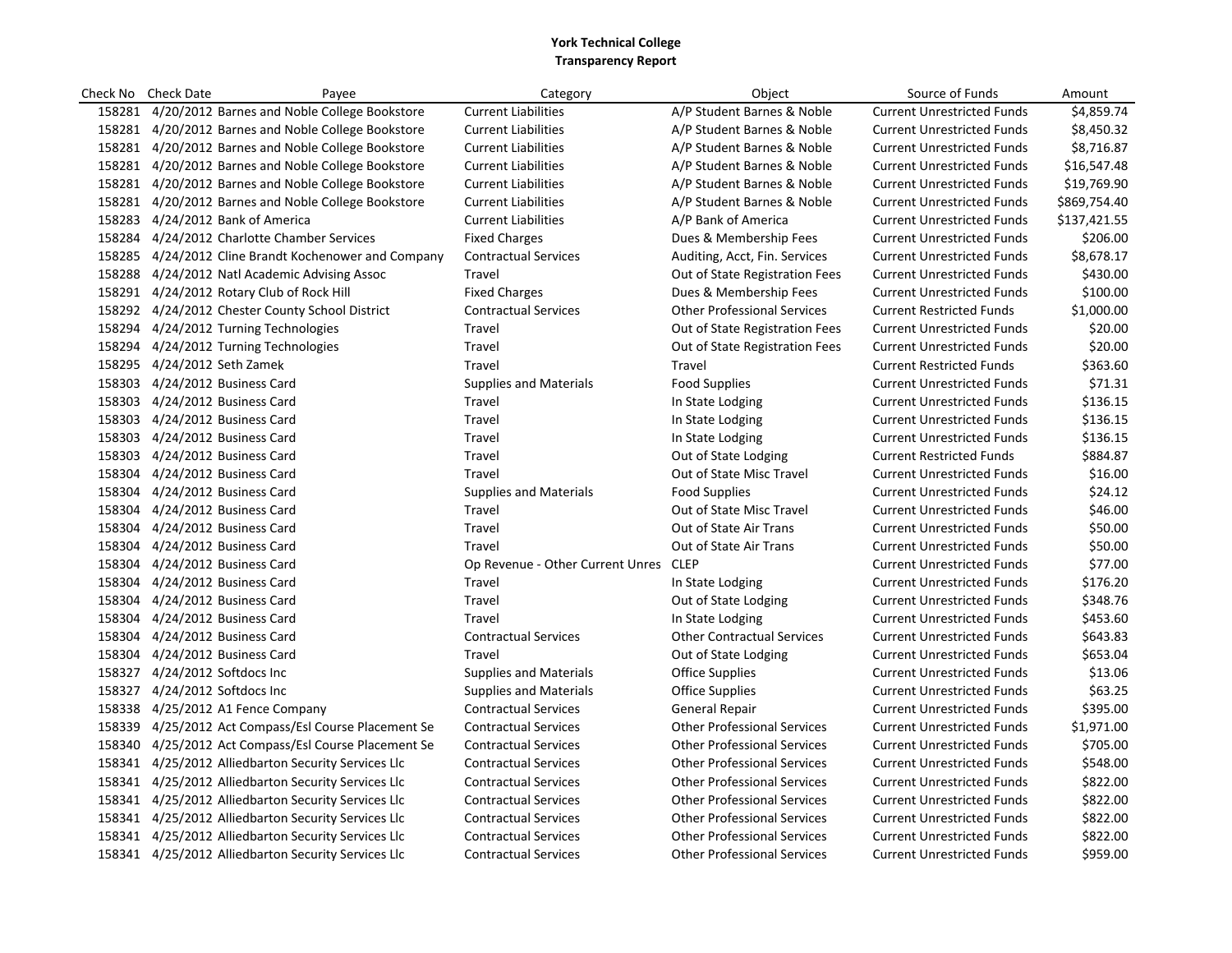| Check No | <b>Check Date</b>                  | Payee                                         | Category                      | Object                             | Source of Funds                   | Amount     |
|----------|------------------------------------|-----------------------------------------------|-------------------------------|------------------------------------|-----------------------------------|------------|
| 158341   |                                    | 4/25/2012 Alliedbarton Security Services Llc  | <b>Contractual Services</b>   | <b>Other Contractual Services</b>  | <b>Current Unrestricted Funds</b> | \$1,296.00 |
|          | 158342 4/25/2012 Alsco             |                                               | <b>Supplies and Materials</b> | <b>Clothing Supplies</b>           | <b>Current Unrestricted Funds</b> | \$16.85    |
|          | 158342 4/25/2012 Alsco             |                                               | <b>Supplies and Materials</b> | <b>Clothing Supplies</b>           | <b>Current Unrestricted Funds</b> | \$713.14   |
| 158343   |                                    | 4/25/2012 Anderson Stamp and Engraving        | <b>Supplies and Materials</b> | <b>Other Supplies</b>              | <b>Current Unrestricted Funds</b> | \$17.53    |
|          |                                    | 158343 4/25/2012 Anderson Stamp and Engraving | <b>Supplies and Materials</b> | <b>Other Supplies</b>              | <b>Current Unrestricted Funds</b> | \$83.25    |
| 158344   |                                    | 4/25/2012 Atlanta Dental Supply               | <b>Contractual Services</b>   | <b>General Repair</b>              | <b>Current Unrestricted Funds</b> | \$145.00   |
| 158344   |                                    | 4/25/2012 Atlanta Dental Supply               | <b>Contractual Services</b>   | <b>General Repair</b>              | <b>Current Unrestricted Funds</b> | \$194.73   |
| 158345   | 4/25/2012 Bi Lo                    |                                               | <b>Supplies and Materials</b> | <b>Food Supplies</b>               | <b>Current Unrestricted Funds</b> | \$15.31    |
|          | 158345 4/25/2012 Bi Lo             |                                               | <b>Supplies and Materials</b> | <b>Food Supplies</b>               | <b>Current Unrestricted Funds</b> | \$35.04    |
| 158345   | 4/25/2012 Bi Lo                    |                                               | <b>Supplies and Materials</b> | <b>Food Supplies</b>               | <b>Current Unrestricted Funds</b> | \$39.69    |
|          | 158345 4/25/2012 Bi Lo             |                                               | <b>Supplies and Materials</b> | <b>Food Supplies</b>               | <b>Current Unrestricted Funds</b> | \$120.23   |
| 158346   |                                    | 4/25/2012 Burgess Sales & Supply              | Permanent Improvements        | <b>Other Permanent Imp</b>         | <b>State Def Maintenance</b>      | \$219.00   |
|          |                                    | 158346 4/25/2012 Burgess Sales & Supply       | Permanent Improvements        | Other Permanent Imp                | <b>State Def Maintenance</b>      | \$595.00   |
| 158346   |                                    | 4/25/2012 Burgess Sales & Supply              | Permanent Improvements        | <b>Other Permanent Imp</b>         | <b>State Def Maintenance</b>      | \$1,912.00 |
| 158346   |                                    | 4/25/2012 Burgess Sales & Supply              | Permanent Improvements        | <b>Other Permanent Imp</b>         | <b>State Def Maintenance</b>      | \$1,912.00 |
| 158347   | 4/25/2012 C C Dickson              |                                               | <b>Contractual Services</b>   | <b>General Repair</b>              | <b>Current Unrestricted Funds</b> | \$70.64    |
|          | 158347 4/25/2012 C C Dickson       |                                               | <b>Contractual Services</b>   | <b>General Repair</b>              | <b>Current Unrestricted Funds</b> | \$234.90   |
| 158347   | 4/25/2012 C C Dickson              |                                               | <b>Contractual Services</b>   | <b>General Repair</b>              | <b>Current Unrestricted Funds</b> | \$578.57   |
| 158348   |                                    | 4/25/2012 Carolina Biological Supply          | <b>Supplies and Materials</b> | <b>Education Supplies</b>          | <b>Current Unrestricted Funds</b> | \$7.85     |
| 158348   |                                    | 4/25/2012 Carolina Biological Supply          | <b>Supplies and Materials</b> | <b>Education Supplies</b>          | <b>Current Unrestricted Funds</b> | \$15.30    |
| 158348   |                                    | 4/25/2012 Carolina Biological Supply          | <b>Supplies and Materials</b> | <b>Education Supplies</b>          | <b>Current Unrestricted Funds</b> | \$15.30    |
| 158348   |                                    | 4/25/2012 Carolina Biological Supply          | <b>Supplies and Materials</b> | <b>Education Supplies</b>          | <b>Current Unrestricted Funds</b> | \$15.30    |
| 158348   |                                    | 4/25/2012 Carolina Biological Supply          | <b>Supplies and Materials</b> | <b>Education Supplies</b>          | <b>Current Unrestricted Funds</b> | \$54.20    |
| 158348   |                                    | 4/25/2012 Carolina Biological Supply          | <b>Supplies and Materials</b> | <b>Education Supplies</b>          | <b>Current Unrestricted Funds</b> | \$82.60    |
|          |                                    | 158348 4/25/2012 Carolina Biological Supply   | <b>Supplies and Materials</b> | <b>Education Supplies</b>          | <b>Current Unrestricted Funds</b> | \$91.30    |
| 158348   |                                    | 4/25/2012 Carolina Biological Supply          | <b>Supplies and Materials</b> | <b>Education Supplies</b>          | <b>Current Unrestricted Funds</b> | \$436.50   |
|          |                                    | 158350 4/25/2012 Catawba Asphalt Paving Co    | <b>Contractual Services</b>   | <b>General Repair</b>              | <b>Current Unrestricted Funds</b> | \$3,962.67 |
| 158350   |                                    | 4/25/2012 Catawba Asphalt Paving Co           | <b>Contractual Services</b>   | <b>General Repair</b>              | <b>Current Unrestricted Funds</b> | \$5,704.50 |
|          | 158351 4/25/2012 Cdwg              |                                               | Equipment                     | Non Capitalized Equipment          | <b>Current Restricted Funds</b>   | \$1.83     |
|          | 158351 4/25/2012 Cdwg              |                                               | Equipment                     | Non Capitalized Equipment          | <b>Current Restricted Funds</b>   | \$63.49    |
|          |                                    | 158352 4/25/2012 Cintas Corp #200             | <b>Contractual Services</b>   | <b>Other Professional Services</b> | <b>Current Unrestricted Funds</b> | \$49.47    |
| 158353   |                                    | 4/25/2012 Citrix System Inc                   | <b>Contractual Services</b>   | <b>Other Contractual Services</b>  | <b>Current Unrestricted Funds</b> | \$5,092.50 |
|          | 158354 4/25/2012 City of Rock Hill |                                               | <b>Supplies and Materials</b> | Fuel                               | <b>Current Unrestricted Funds</b> | \$1,222.82 |
| 158355   |                                    | 4/25/2012 City of Rock Hill                   | <b>Supplies and Materials</b> | Fuel                               | <b>Current Unrestricted Funds</b> | \$1,267.03 |
|          | 158356 4/25/2012 City of Rock Hill |                                               | <b>Supplies and Materials</b> | Fuel                               | <b>Current Unrestricted Funds</b> | \$42.49    |
|          | 158357 4/25/2012 Color Id          |                                               | <b>Supplies and Materials</b> | Photographic & Audio Vs. Sup.      | <b>Current Unrestricted Funds</b> | \$20.00    |
|          | 158357 4/25/2012 Color Id          |                                               | Supplies and Materials        | Photographic & Audio Vs. Sup.      | <b>Current Unrestricted Funds</b> | \$190.00   |
| 158357   | 4/25/2012 Color Id                 |                                               | <b>Supplies and Materials</b> | Photographic & Audio Vs. Sup.      | <b>Current Unrestricted Funds</b> | \$790.00   |
|          |                                    | 158358 4/25/2012 Cox's Rock Hill Inc          | <b>Contractual Services</b>   | <b>Other Professional Services</b> | <b>Current Unrestricted Funds</b> | \$205.00   |
| 158358   |                                    | 4/25/2012 Cox's Rock Hill Inc                 | <b>Contractual Services</b>   | <b>Other Professional Services</b> | <b>Current Unrestricted Funds</b> | \$1,385.00 |
|          |                                    | 158358 4/25/2012 Cox's Rock Hill Inc          | <b>Contractual Services</b>   | <b>Other Professional Services</b> | <b>Current Unrestricted Funds</b> | \$1,630.00 |
| 158359   | 4/25/2012 Datatel Inc              |                                               | <b>Contractual Services</b>   | <b>Other Professional Services</b> | <b>Current Unrestricted Funds</b> | \$1,113.66 |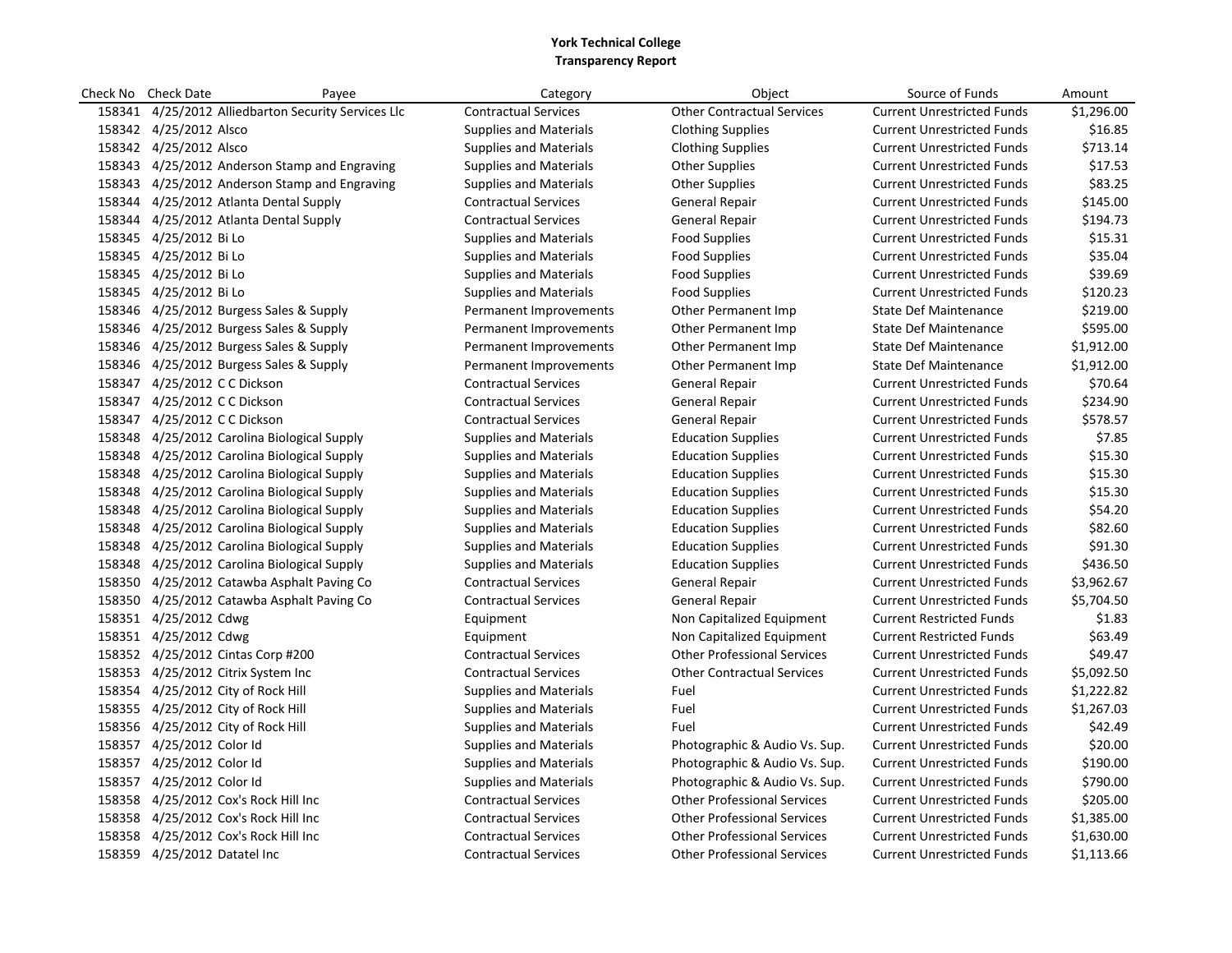| Check No | <b>Check Date</b>                              | Payee                                             | Category                      | Object                             | Source of Funds                   | Amount     |
|----------|------------------------------------------------|---------------------------------------------------|-------------------------------|------------------------------------|-----------------------------------|------------|
| 158360   | 4/25/2012 Dell Computer Corporation            |                                                   | Equipment                     | Non Capitalized Equipment          | <b>Current Restricted Funds</b>   | \$149.25   |
|          | 158360 4/25/2012 Dell Computer Corporation     |                                                   | Equipment                     | Non Capitalized Equipment          | <b>Current Restricted Funds</b>   | \$4,404.00 |
|          | 158361 4/25/2012 Dell Computer Corporation     |                                                   | Equipment                     | Non Capitalized Equipment          | <b>Current Restricted Funds</b>   | \$1,079.36 |
|          | 158362 4/25/2012 Diversco Inc                  |                                                   | <b>Contractual Services</b>   | <b>Other Professional Services</b> | <b>Current Unrestricted Funds</b> | \$360.19   |
|          | 158362 4/25/2012 Diversco Inc                  |                                                   | <b>Contractual Services</b>   | <b>Other Professional Services</b> | <b>Current Unrestricted Funds</b> | \$360.19   |
|          | 158362 4/25/2012 Diversco Inc                  |                                                   | <b>Contractual Services</b>   | <b>Other Professional Services</b> | <b>Current Unrestricted Funds</b> | \$360.19   |
|          | 158362 4/25/2012 Diversco Inc                  |                                                   | <b>Contractual Services</b>   | <b>Other Professional Services</b> | <b>Current Unrestricted Funds</b> | \$360.19   |
|          | 158362 4/25/2012 Diversco Inc                  |                                                   | <b>Contractual Services</b>   | <b>Other Professional Services</b> | <b>Current Unrestricted Funds</b> | \$360.19   |
|          | 158362 4/25/2012 Diversco Inc                  |                                                   | <b>Contractual Services</b>   | <b>Other Professional Services</b> | <b>Current Unrestricted Funds</b> | \$360.19   |
|          | 158362 4/25/2012 Diversco Inc                  |                                                   | <b>Contractual Services</b>   | <b>Other Professional Services</b> | <b>Current Unrestricted Funds</b> | \$360.19   |
|          | 158363 4/25/2012 Education to Go               |                                                   | <b>Contractual Services</b>   | <b>Other Professional Services</b> | <b>Current Unrestricted Funds</b> | \$840.00   |
|          | 158366 4/25/2012 Gatlin Education Service      |                                                   | <b>Contractual Services</b>   | <b>Other Professional Services</b> | <b>Current Unrestricted Funds</b> | \$1,395.00 |
|          | 158367 4/25/2012 Grainger Inc                  |                                                   | <b>Supplies and Materials</b> | Janitorial Supplies                | <b>Current Unrestricted Funds</b> | \$63.84    |
|          | 158367 4/25/2012 Grainger Inc                  |                                                   | <b>Supplies and Materials</b> | Janitorial Supplies                | <b>Current Unrestricted Funds</b> | \$432.18   |
|          | 158368 4/25/2012 Graybar Electric Co           |                                                   | <b>Contractual Services</b>   | <b>General Repair</b>              | <b>Current Unrestricted Funds</b> | \$5.34     |
|          | 158368 4/25/2012 Graybar Electric Co           |                                                   | <b>Contractual Services</b>   | General Repair                     | <b>Current Unrestricted Funds</b> | \$15.18    |
|          | 158368 4/25/2012 Graybar Electric Co           |                                                   | <b>Contractual Services</b>   | General Repair                     | <b>Current Unrestricted Funds</b> | \$18.72    |
|          | 158368 4/25/2012 Graybar Electric Co           |                                                   | <b>Contractual Services</b>   | General Repair                     | <b>Current Unrestricted Funds</b> | \$26.93    |
|          | 158368 4/25/2012 Graybar Electric Co           |                                                   | <b>Contractual Services</b>   | <b>General Repair</b>              | <b>Current Unrestricted Funds</b> | \$36.92    |
|          | 158368 4/25/2012 Graybar Electric Co           |                                                   | <b>Contractual Services</b>   | General Repair                     | <b>Current Unrestricted Funds</b> | \$39.14    |
|          | 158368 4/25/2012 Graybar Electric Co           |                                                   | <b>Contractual Services</b>   | General Repair                     | <b>Current Unrestricted Funds</b> | \$39.99    |
|          | 158368 4/25/2012 Graybar Electric Co           |                                                   | <b>Contractual Services</b>   | General Repair                     | <b>Current Unrestricted Funds</b> | \$46.87    |
|          | 158368 4/25/2012 Graybar Electric Co           |                                                   | <b>Contractual Services</b>   | General Repair                     | <b>Current Unrestricted Funds</b> | \$50.51    |
|          | 158368 4/25/2012 Graybar Electric Co           |                                                   | <b>Contractual Services</b>   | General Repair                     | <b>Current Unrestricted Funds</b> | \$58.08    |
|          | 158368 4/25/2012 Graybar Electric Co           |                                                   | <b>Contractual Services</b>   | <b>General Repair</b>              | <b>Current Unrestricted Funds</b> | \$120.23   |
|          | 158368 4/25/2012 Graybar Electric Co           |                                                   | <b>Contractual Services</b>   | <b>General Repair</b>              | <b>Current Unrestricted Funds</b> | \$292.00   |
|          | 158368 4/25/2012 Graybar Electric Co           |                                                   | <b>Supplies and Materials</b> | <b>Maintenance Supplies</b>        | <b>Current Unrestricted Funds</b> | \$378.70   |
|          | 158369 4/25/2012 Graybar Electric Co           |                                                   | Permanent Improvements        | Other Permanent Imp                | <b>State Def Maintenance</b>      | \$2,425.60 |
|          |                                                | 158370 4/25/2012 Greens Commercial Cleaning, Inc. | <b>Contractual Services</b>   | <b>Other Contractual Services</b>  | <b>Current Unrestricted Funds</b> | \$950.00   |
|          | 158371 4/25/2012 Hewlett Packard Direct        |                                                   | Equipment                     | Non Capitalized Equipment          | <b>Current Unrestricted Funds</b> | \$238.63   |
|          | 158371 4/25/2012 Hewlett Packard Direct        |                                                   | Equipment                     | Non Capitalized Equipment          | <b>Current Unrestricted Funds</b> | \$1,279.00 |
|          | 158372 4/25/2012 Honey Baked Ham Company       |                                                   | <b>Supplies and Materials</b> | <b>Food Supplies</b>               | <b>Current Unrestricted Funds</b> | \$131.71   |
|          | 158373 4/25/2012 Hotsy Equipment               |                                                   | <b>Supplies and Materials</b> | <b>Education Supplies</b>          | <b>Current Unrestricted Funds</b> | \$78.00    |
|          | 158373 4/25/2012 Hotsy Equipment               |                                                   | <b>Supplies and Materials</b> | <b>Education Supplies</b>          | <b>Current Unrestricted Funds</b> | \$107.14   |
|          | 158373 4/25/2012 Hotsy Equipment               |                                                   | <b>Contractual Services</b>   | <b>General Repair</b>              | <b>Current Unrestricted Funds</b> | \$231.96   |
| 158373   | 4/25/2012 Hotsy Equipment                      |                                                   | <b>Contractual Services</b>   | General Repair                     | <b>Current Unrestricted Funds</b> | \$251.00   |
|          | 158374 4/25/2012 Industrial Brokerage Services |                                                   | <b>Contractual Services</b>   | <b>Other Professional Services</b> | <b>Current Unrestricted Funds</b> | \$190.00   |
|          | 158374 4/25/2012 Industrial Brokerage Services |                                                   | <b>Contractual Services</b>   | <b>Other Professional Services</b> | <b>Current Unrestricted Funds</b> | \$330.00   |
|          | 158374 4/25/2012 Industrial Brokerage Services |                                                   | <b>Contractual Services</b>   | <b>Other Professional Services</b> | <b>Current Unrestricted Funds</b> | \$625.00   |
|          | 158374 4/25/2012 Industrial Brokerage Services |                                                   | <b>Contractual Services</b>   | <b>Other Professional Services</b> | <b>Current Unrestricted Funds</b> | \$1,800.00 |
|          | 158375 4/25/2012 Ingram Library Services       |                                                   | Equipment                     | Library Books, Maps & Film         | <b>Current Unrestricted Funds</b> | \$79.57    |
|          | 158375 4/25/2012 Ingram Library Services       |                                                   | Equipment                     | Library Books, Maps & Film         | <b>Current Unrestricted Funds</b> | \$296.99   |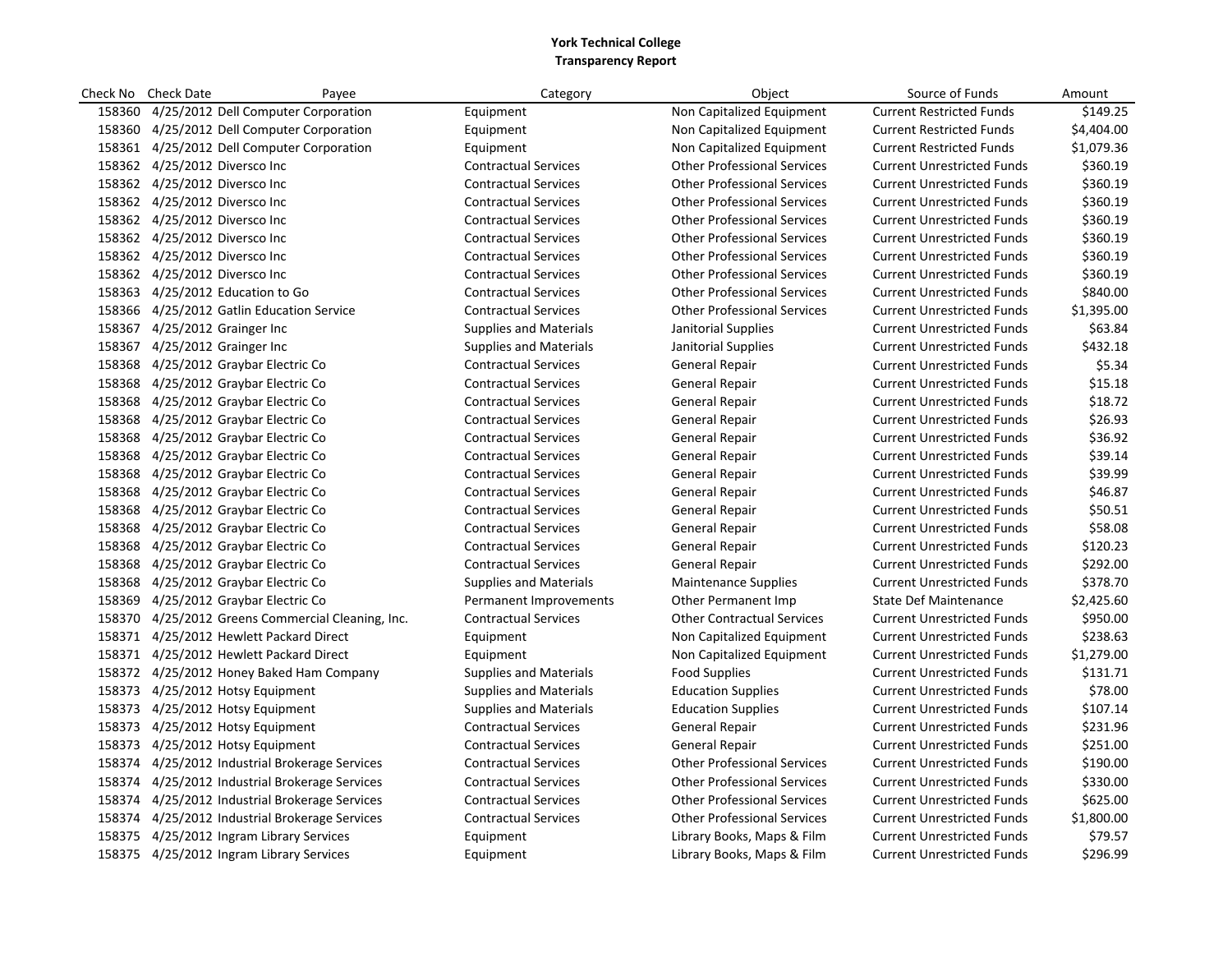|        | Check No Check Date                  | Payee                                               | Category                      | Object                             | Source of Funds                   | Amount     |
|--------|--------------------------------------|-----------------------------------------------------|-------------------------------|------------------------------------|-----------------------------------|------------|
|        |                                      | 158375 4/25/2012 Ingram Library Services            | Equipment                     | Library Books, Maps & Film         | <b>Current Unrestricted Funds</b> | \$456.23   |
|        |                                      | 158376 4/25/2012 Interior Plantscapes Llc           | <b>Contractual Services</b>   | <b>Other Contractual Services</b>  | <b>Current Unrestricted Funds</b> | \$268.00   |
|        |                                      | 158377 4/25/2012 Interstate Fleet Services          | <b>Supplies and Materials</b> | Motor Vehicle                      | <b>Current Unrestricted Funds</b> | \$16.92    |
|        |                                      | 158377 4/25/2012 Interstate Fleet Services          | <b>Supplies and Materials</b> | Motor Vehicle                      | <b>Current Unrestricted Funds</b> | \$165.00   |
|        |                                      | 158378 4/25/2012 Interstate Supply Company Inc      | <b>Supplies and Materials</b> | Janitorial Supplies                | <b>Current Unrestricted Funds</b> | \$36.48    |
|        |                                      | 158378 4/25/2012 Interstate Supply Company Inc      | <b>Supplies and Materials</b> | Janitorial Supplies                | <b>Current Unrestricted Funds</b> | \$513.20   |
|        | 158379 4/25/2012 Jacksons Kitchen    |                                                     | <b>Supplies and Materials</b> | <b>Food Supplies</b>               | <b>Current Unrestricted Funds</b> | \$572.25   |
|        | 158380 4/25/2012 YTC Employee        |                                                     | <b>Supplies and Materials</b> | <b>Maintenance Supplies</b>        | <b>Current Unrestricted Funds</b> | \$115.43   |
|        | 158380 4/25/2012 YTC Employee        |                                                     | <b>Supplies and Materials</b> | <b>Maintenance Supplies</b>        | <b>Current Unrestricted Funds</b> | \$274.42   |
|        | 158381 4/25/2012 Kone Inc            |                                                     | <b>Contractual Services</b>   | <b>Other Contractual Services</b>  | <b>Current Unrestricted Funds</b> | \$440.00   |
|        | 158382 4/25/2012 Larry Lovett        |                                                     | <b>Contractual Services</b>   | <b>Other Professional Services</b> | <b>Current Unrestricted Funds</b> | \$135.00   |
|        |                                      | 158383 4/25/2012 Medical Device Depot, Inc          | Equipment                     | <b>Educational Equipment</b>       | <b>Current Restricted Funds</b>   | \$250.00   |
|        |                                      | 158383 4/25/2012 Medical Device Depot, Inc.         | Equipment                     | <b>Educational Equipment</b>       | <b>Current Restricted Funds</b>   | \$300.00   |
|        |                                      | 158383 4/25/2012 Medical Device Depot, Inc.         | Equipment                     | <b>Educational Equipment</b>       | <b>Current Restricted Funds</b>   | \$400.00   |
|        |                                      | 158383 4/25/2012 Medical Device Depot, Inc.         | Equipment                     | <b>Educational Equipment</b>       | <b>Current Restricted Funds</b>   | \$590.00   |
|        |                                      | 158383 4/25/2012 Medical Device Depot, Inc          | Equipment                     | <b>Educational Equipment</b>       | <b>Current Restricted Funds</b>   | \$650.00   |
|        |                                      | 158383 4/25/2012 Medical Device Depot, Inc          | Equipment                     | <b>Educational Equipment</b>       | <b>Current Restricted Funds</b>   | \$9,500.00 |
|        |                                      | 158384 4/25/2012 Mid-Carolina Ahec, Inc.            | <b>Contractual Services</b>   | <b>Other Professional Services</b> | <b>Current Unrestricted Funds</b> | \$48.00    |
|        |                                      | 158385 4/25/2012 Modular Designs of Charlotte, Inc  | Permanent Improvements        | Other Permanent Imp                | <b>State Def Maintenance</b>      | \$104.38   |
|        |                                      | 158385 4/25/2012 Modular Designs of Charlotte, Inc  | Permanent Improvements        | <b>Other Permanent Imp</b>         | <b>State Def Maintenance</b>      | \$2,174.00 |
|        | 158386 4/25/2012 Natl Welders Supply |                                                     | <b>Supplies and Materials</b> | <b>Education Supplies</b>          | <b>Current Unrestricted Funds</b> | \$405.06   |
|        | 158387 4/25/2012 Oce' Imagistec Inc  |                                                     | <b>Supplies and Materials</b> | <b>Photocopy Supplies</b>          | <b>Current Restricted Funds</b>   | \$25.62    |
|        | 158387 4/25/2012 Oce' Imagistec Inc  |                                                     | <b>Fixed Charges</b>          | <b>Rental Other</b>                | <b>Current Unrestricted Funds</b> | \$76.48    |
|        | 158387 4/25/2012 Oce' Imagistec Inc  |                                                     | <b>Fixed Charges</b>          | Leased To Own Equip                | <b>Current Unrestricted Funds</b> | \$76.72    |
|        | 158387 4/25/2012 Oce' Imagistec Inc  |                                                     | <b>Supplies and Materials</b> | <b>Photocopy Supplies</b>          | <b>Current Unrestricted Funds</b> | \$122.48   |
|        | 158387 4/25/2012 Oce' Imagistec Inc  |                                                     | <b>Fixed Charges</b>          | Leased To Own Equip                | <b>Current Unrestricted Funds</b> | \$288.22   |
|        | 158387 4/25/2012 Oce' Imagistec Inc  |                                                     | <b>Supplies and Materials</b> | <b>Photocopy Supplies</b>          | <b>Current Unrestricted Funds</b> | \$297.81   |
|        | 158387 4/25/2012 Oce' Imagistec Inc  |                                                     | <b>Fixed Charges</b>          | Leased To Own Equip                | <b>Current Unrestricted Funds</b> | \$3,380.88 |
|        |                                      | 158388 4/25/2012 Ontario Investments Inc            | <b>Fixed Charges</b>          | Leased To Own Equip                | <b>Current Unrestricted Funds</b> | \$189.80   |
|        |                                      | 158388 4/25/2012 Ontario Investments Inc            | <b>Fixed Charges</b>          | Leased To Own Equip                | <b>Current Unrestricted Funds</b> | \$196.64   |
| 158389 |                                      | 4/25/2012 Ontario Investments Inc                   | <b>Fixed Charges</b>          | Leased To Own Equip                | <b>Current Unrestricted Funds</b> | \$1,305.39 |
|        |                                      | 158390 4/25/2012 Ontario Investments Inc            | <b>Fixed Charges</b>          | Leased To Own Equip                | <b>Current Unrestricted Funds</b> | \$1,414.35 |
|        |                                      | 158391 4/25/2012 Ontario Investments Inc            | <b>Fixed Charges</b>          | Rental Other                       | <b>Current Unrestricted Funds</b> | \$156.22   |
|        |                                      | 158392 4/25/2012 Overhead Door of Rock Hill         | <b>Contractual Services</b>   | <b>Other Professional Services</b> | <b>Current Unrestricted Funds</b> | \$258.45   |
|        |                                      | 158392 4/25/2012 Overhead Door of Rock Hill         | <b>Contractual Services</b>   | <b>Other Professional Services</b> | <b>Current Unrestricted Funds</b> | \$2,835.80 |
|        |                                      | 158393 4/25/2012 Palmetto Tire and Service          | <b>Contractual Services</b>   | <b>General Repair</b>              | <b>Current Unrestricted Funds</b> | \$25.48    |
|        | 158394 4/25/2012 Porter Paints       |                                                     | <b>Contractual Services</b>   | General Repair                     | <b>Current Unrestricted Funds</b> | \$16.02    |
|        | 158394 4/25/2012 Porter Paints       |                                                     | <b>Contractual Services</b>   | <b>General Repair</b>              | <b>Current Unrestricted Funds</b> | \$33.05    |
|        | 158394 4/25/2012 Porter Paints       |                                                     | <b>Contractual Services</b>   | General Repair                     | <b>Current Unrestricted Funds</b> | \$115.90   |
|        | 158394 4/25/2012 Porter Paints       |                                                     | <b>Contractual Services</b>   | <b>General Repair</b>              | <b>Current Unrestricted Funds</b> | \$264.42   |
|        |                                      | 158395 4/25/2012 Quality Cleaning Janitor Services, | <b>Contractual Services</b>   | <b>Other Professional Services</b> | <b>Current Unrestricted Funds</b> | \$500.00   |
|        |                                      | 158395 4/25/2012 Quality Cleaning Janitor Services, | <b>Contractual Services</b>   | <b>Other Professional Services</b> | <b>Current Unrestricted Funds</b> | \$500.00   |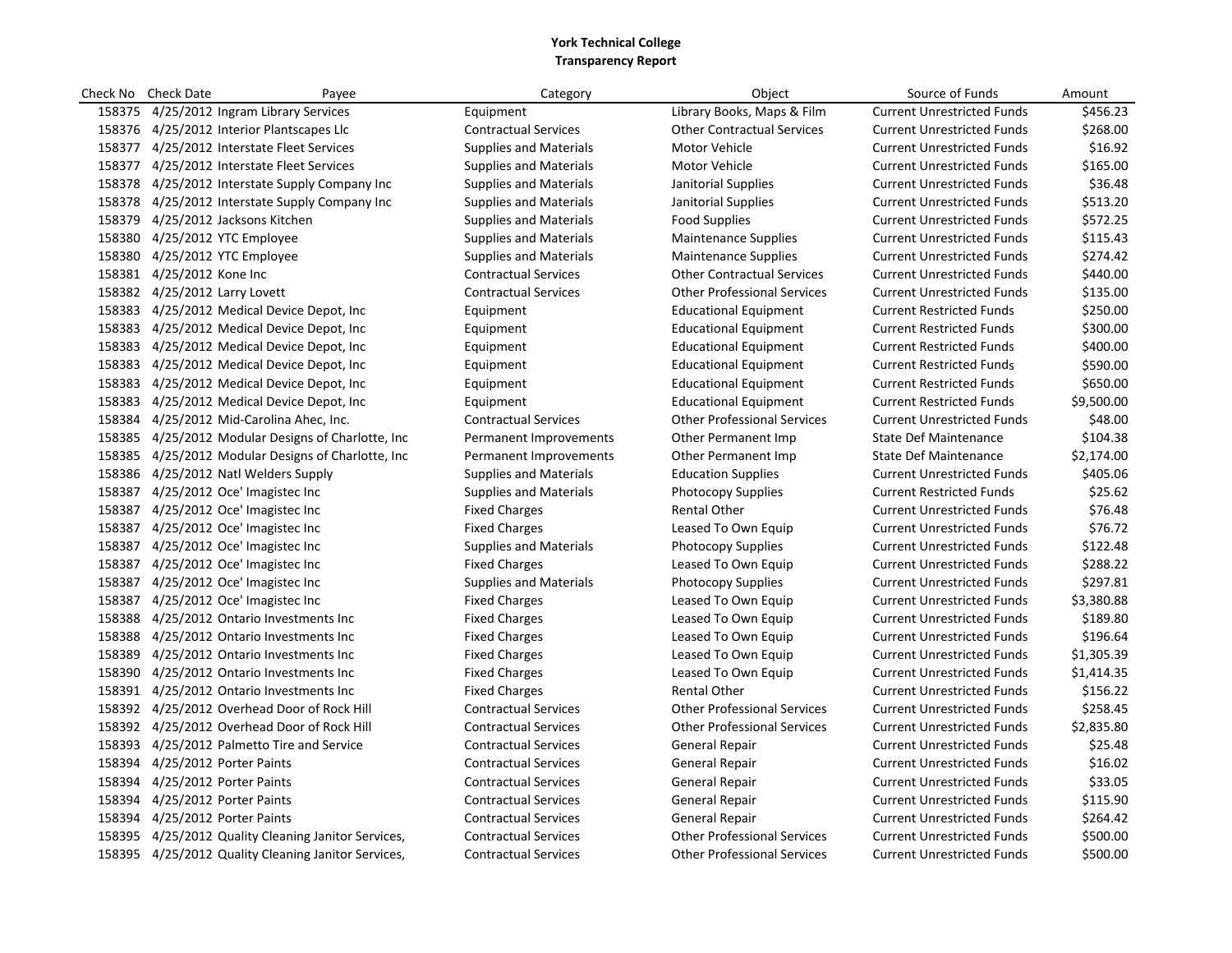| Check No | <b>Check Date</b>                        | Payee                                              | Category                         | Object                             | Source of Funds                   | Amount     |
|----------|------------------------------------------|----------------------------------------------------|----------------------------------|------------------------------------|-----------------------------------|------------|
| 158396   | 4/25/2012 Quick Fuel                     |                                                    | <b>Supplies and Materials</b>    | Fuel                               | <b>Current Unrestricted Funds</b> | \$1,321.63 |
|          |                                          | 158397 4/25/2012 Radco Construction Services Inc   | <b>Contractual Services</b>      | <b>Other Professional Services</b> | <b>Current Unrestricted Funds</b> | \$205.52   |
|          |                                          | 158397 4/25/2012 Radco Construction Services Inc   | <b>Contractual Services</b>      | <b>Other Professional Services</b> | <b>Current Unrestricted Funds</b> | \$1,102.00 |
|          | 158398 4/25/2012 Record Storage Systems  |                                                    | <b>Contractual Services</b>      | Data Processing Serv               | <b>Current Unrestricted Funds</b> | \$160.50   |
|          |                                          | 158399 4/25/2012 Rittenhouse Book Distributors     | Equipment                        | Library Books, Maps & Film         | <b>Current Unrestricted Funds</b> | \$46.16    |
|          | 158400 4/25/2012 River Hills Lions Club  |                                                    | <b>Contractual Services</b>      | Advertising                        | <b>Current Unrestricted Funds</b> | \$160.00   |
|          | 158401 4/25/2012 Rogers Grading Inc      |                                                    | <b>Supplies and Materials</b>    | <b>Education Supplies</b>          | <b>Current Unrestricted Funds</b> | \$220.00   |
|          | 158402 4/25/2012 Ronald a Williams, Ltd  |                                                    | <b>Contractual Services</b>      | <b>General Repair</b>              | <b>Current Unrestricted Funds</b> | \$200.00   |
|          | 158402 4/25/2012 Ronald a Williams, Ltd  |                                                    | <b>Contractual Services</b>      | <b>General Repair</b>              | <b>Current Unrestricted Funds</b> | \$1,000.00 |
|          | 158403 4/25/2012 Saf Technologies        |                                                    | <b>Contractual Services</b>      | <b>Other Professional Services</b> | <b>Current Unrestricted Funds</b> | \$975.36   |
|          | 158404 4/25/2012 Scriptlogic Corporation |                                                    | <b>Contractual Services</b>      | <b>Other Contractual Services</b>  | <b>Current Unrestricted Funds</b> | \$1,388.25 |
|          | 158405 4/25/2012 Snap on Industrial      |                                                    | Equipment                        | <b>Educational Equipment</b>       | <b>Current Restricted Funds</b>   | \$69.95    |
|          | 158405 4/25/2012 Snap on Industrial      |                                                    | Equipment                        | <b>Educational Equipment</b>       | <b>Current Restricted Funds</b>   | \$5,495.00 |
|          | 158406 4/25/2012 Sourceone Healthcare    |                                                    | <b>Supplies and Materials</b>    | Medical & Lab Supplies             | <b>Current Unrestricted Funds</b> | \$99.51    |
|          | 158407 4/25/2012 Techsmith Corp          |                                                    | <b>Supplies and Materials</b>    | <b>Education Supplies</b>          | <b>Current Unrestricted Funds</b> | \$179.00   |
|          | 158408 4/25/2012 U Save Auto Rental      |                                                    | Travel                           | In State Transportation            | <b>Current Unrestricted Funds</b> | \$57.04    |
|          | 158408 4/25/2012 U Save Auto Rental      |                                                    | Travel                           | In State Transportation            | <b>Current Unrestricted Funds</b> | \$65.02    |
|          | 158408 4/25/2012 U Save Auto Rental      |                                                    | Travel                           | In State Transportation            | <b>Current Unrestricted Funds</b> | \$65.10    |
|          | 158408 4/25/2012 U Save Auto Rental      |                                                    | Travel                           | In State Transportation            | <b>Current Unrestricted Funds</b> | \$128.69   |
|          |                                          | 158409 4/25/2012 Waste Management of the Carolinas | <b>Contractual Services</b>      | <b>Utilities</b>                   | <b>Current Unrestricted Funds</b> | \$160.91   |
|          | 158410 4/25/2012 Oce' Imagistec Inc      |                                                    | <b>Fixed Charges</b>             | Leased To Own Equip                | <b>Current Unrestricted Funds</b> | \$1,566.10 |
|          | 158413 4/26/2012 Enterprise Rent A Car   |                                                    | Travel                           | Travel                             | <b>Current Unrestricted Funds</b> | \$248.96   |
|          | 158414 4/26/2012 National Cinemedia, Llc |                                                    | <b>Contractual Services</b>      | Advertising                        | <b>Current Unrestricted Funds</b> | \$877.08   |
|          | 158420 4/26/2012 Business Card           |                                                    | Travel                           | In State Misc Travel Exp           | <b>Current Unrestricted Funds</b> | \$15.00    |
|          | 158420 4/26/2012 Business Card           |                                                    | <b>Supplies and Materials</b>    | <b>Other Supplies</b>              | <b>Current Unrestricted Funds</b> | \$15.46    |
|          | 158420 4/26/2012 Business Card           |                                                    | Travel                           | Out of State Misc Travel           | <b>Current Unrestricted Funds</b> | \$37.00    |
|          | 158420 4/26/2012 Business Card           |                                                    | Travel                           | Out of State Air Trans             | <b>Current Unrestricted Funds</b> | \$50.00    |
|          | 158420 4/26/2012 Business Card           |                                                    | Travel                           | Out of State Misc Travel           | <b>Current Unrestricted Funds</b> | \$57.52    |
|          | 158420 4/26/2012 Business Card           |                                                    | <b>Supplies and Materials</b>    | <b>Food Supplies</b>               | <b>Current Unrestricted Funds</b> | \$76.42    |
|          | 158420 4/26/2012 Business Card           |                                                    | Op Revenue - Other Current Unres | <b>CLEP</b>                        | <b>Current Unrestricted Funds</b> | \$77.00    |
|          | 158420 4/26/2012 Business Card           |                                                    | Travel                           | In State Lodging                   | <b>Current Unrestricted Funds</b> | \$96.12    |
| 158420   | 4/26/2012 Business Card                  |                                                    | Travel                           | In State Lodging                   | <b>Current Unrestricted Funds</b> | \$177.58   |
|          | 158420 4/26/2012 Business Card           |                                                    | Travel                           | In State Lodging                   | <b>Current Unrestricted Funds</b> | \$291.00   |
| 158420   | 4/26/2012 Business Card                  |                                                    | Travel                           | In State Lodging                   | <b>Current Unrestricted Funds</b> | \$301.84   |
|          | 158420 4/26/2012 Business Card           |                                                    | Travel                           | In State Lodging                   | <b>Current Unrestricted Funds</b> | \$338.23   |
| 158420   | 4/26/2012 Business Card                  |                                                    | Travel                           | Out of State Lodging               | <b>Current Unrestricted Funds</b> | \$633.84   |
|          | 158420 4/26/2012 Business Card           |                                                    | Travel                           | Out of State Lodging               | <b>Current Unrestricted Funds</b> | \$682.42   |
|          | 158424 4/27/2012 American Airlines       |                                                    | Travel                           | Out of State Air Trans             | <b>Current Unrestricted Funds</b> | \$344.10   |
|          | 158424 4/27/2012 American Airlines       |                                                    | Travel                           | Out of State Air Trans             | <b>Current Unrestricted Funds</b> | \$414.10   |
| 158424   | 4/27/2012 American Airlines              |                                                    | Travel                           | Out of State Air Trans             | <b>Current Unrestricted Funds</b> | \$512.70   |
|          | 158424 4/27/2012 American Airlines       |                                                    | Travel                           | Out of State Air Trans             | <b>Current Unrestricted Funds</b> | \$564.90   |
|          | 158425 4/27/2012 Mickey Beckham          |                                                    | <b>Supplies and Materials</b>    | <b>Other Supplies</b>              | <b>Current Unrestricted Funds</b> | \$250.00   |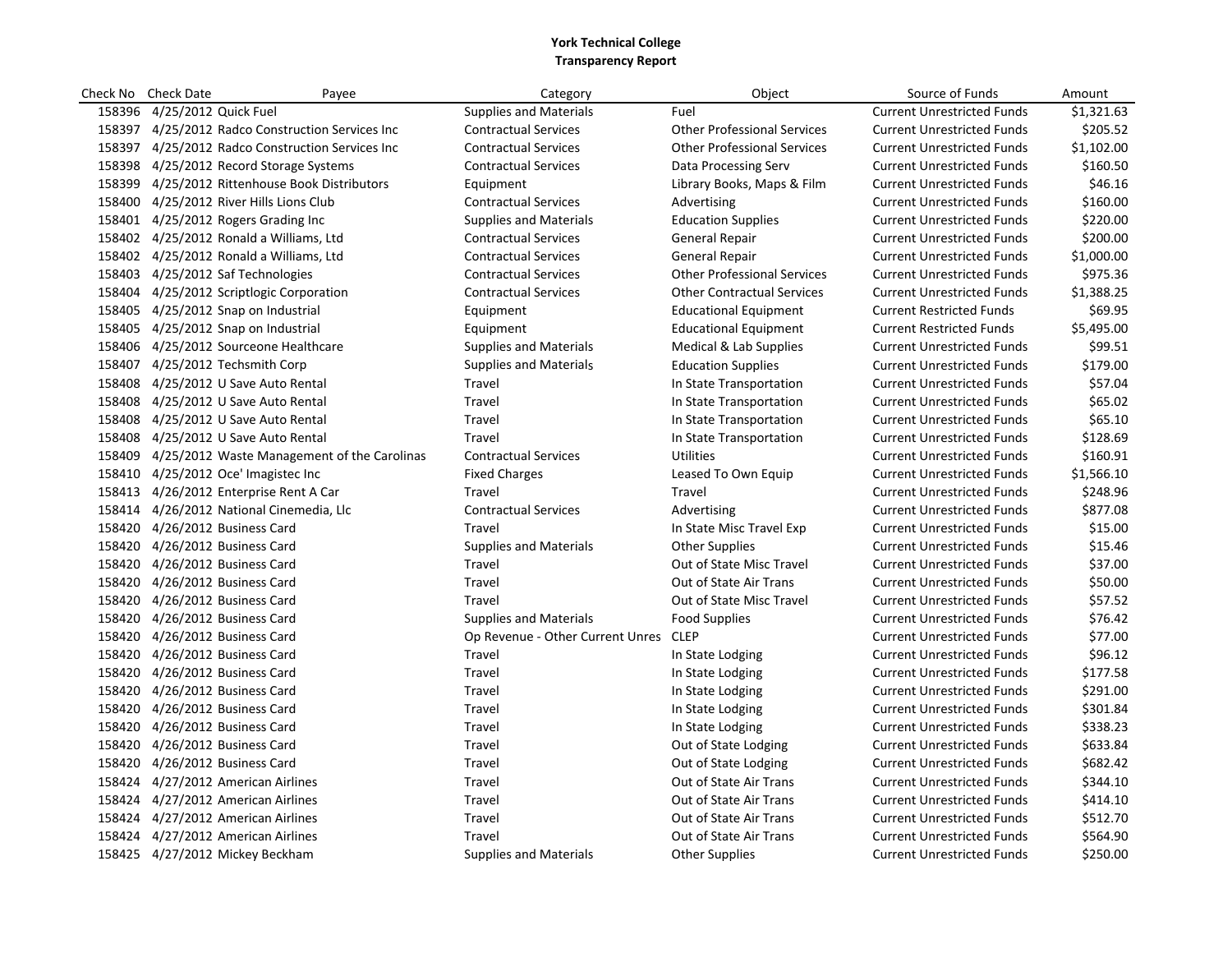| Check No | <b>Check Date</b>            | Payee                                                | Category                             | Object                             | Source of Funds                   | Amount      |
|----------|------------------------------|------------------------------------------------------|--------------------------------------|------------------------------------|-----------------------------------|-------------|
| 158426   |                              | 4/27/2012 Budget and Control Board                   | <b>Supplies and Materials</b>        | Postage                            | <b>Current Unrestricted Funds</b> | \$26.25     |
|          |                              | 158427 4/27/2012 Budget and Control Board            | <b>Supplies and Materials</b>        | <b>Other Supplies</b>              | <b>Current Unrestricted Funds</b> | \$91.25     |
|          | 158429 4/27/2012 Lyrasis     |                                                      | Travel                               | In State Registration Fee          | <b>Current Unrestricted Funds</b> | \$145.00    |
|          |                              | 158430 4/27/2012 Nat'l Business Incubator Assoc      | Travel                               | Out of State Registration Fees     | <b>Current Unrestricted Funds</b> | \$895.00    |
|          |                              | 158431 4/27/2012 National Resume Writers Assoc       | Travel                               | Out of State Registration Fees     | <b>Current Unrestricted Funds</b> | \$485.00    |
|          |                              | 158432 4/27/2012 Natl Welders Supply                 | <b>Supplies and Materials</b>        | <b>Education Supplies</b>          | <b>Current Unrestricted Funds</b> | \$267.84    |
|          |                              | 158433 4/27/2012 Natl Welders Supply                 | <b>Supplies and Materials</b>        | <b>Education Supplies</b>          | <b>Current Unrestricted Funds</b> | \$269.50    |
|          |                              | 158433 4/27/2012 Natl Welders Supply                 | <b>Supplies and Materials</b>        | <b>Education Supplies</b>          | <b>Current Unrestricted Funds</b> | \$281.95    |
|          |                              | 158434 4/27/2012 Surveillance, Resources, and Invest | <b>Contractual Services</b>          | <b>Other Professional Services</b> | <b>Current Unrestricted Funds</b> | \$1,090.00  |
|          |                              | 158435 4/27/2012 Surveillance, Resources, and Invest | Op Revenue - Other Current Unres SRI |                                    | <b>Current Unrestricted Funds</b> | \$54.50     |
|          |                              | 158435 4/27/2012 Surveillance, Resources, and Invest | Op Revenue - Other Current Unres SRI |                                    | <b>Current Unrestricted Funds</b> | \$54.50     |
|          |                              | 158435 4/27/2012 Surveillance, Resources, and Invest | Op Revenue - Other Current Unres SRI |                                    | <b>Current Unrestricted Funds</b> | \$1,526.00  |
|          |                              | 158436 4/27/2012 Adams Outdoor Advertising of Nc     | <b>Contractual Services</b>          | Advertising                        | <b>Current Unrestricted Funds</b> | \$4,950.00  |
|          |                              | 158437 4/27/2012 Career Step Llc                     | <b>Contractual Services</b>          | <b>Other Professional Services</b> | <b>Current Unrestricted Funds</b> | \$1,379.95  |
|          |                              | 158437 4/27/2012 Career Step Llc                     | <b>Contractual Services</b>          | <b>Other Professional Services</b> | <b>Current Unrestricted Funds</b> | \$3,319.90  |
| 158438   |                              | 4/27/2012 Cbt Campus, Llc                            | <b>Contractual Services</b>          | <b>Other Professional Services</b> | <b>Current Restricted Funds</b>   | \$1,200.00  |
|          |                              | 158438 4/27/2012 Cbt Campus, Llc                     | <b>Contractual Services</b>          | <b>Other Professional Services</b> | <b>Current Restricted Funds</b>   | \$1,200.00  |
|          | 158439 4/27/2012 Luxion Inc. |                                                      | <b>Supplies and Materials</b>        | <b>Education Supplies</b>          | <b>Current Unrestricted Funds</b> | \$1,495.00  |
|          |                              | 158440 4/27/2012 The Millenium Group                 | Equipment                            | Educational Equipment              | <b>Current Restricted Funds</b>   | \$240.21    |
| 158440   |                              | 4/27/2012 The Millenium Group                        | Equipment                            | Educational Equipment              | <b>Current Restricted Funds</b>   | \$982.00    |
|          |                              | 158440 4/27/2012 The Millenium Group                 | Equipment                            | <b>Educational Equipment</b>       | <b>Current Restricted Funds</b>   | \$1,293.00  |
|          |                              | 158440 4/27/2012 The Millenium Group                 | Equipment                            | <b>Educational Equipment</b>       | <b>Current Restricted Funds</b>   | \$1,469.00  |
|          |                              | 158440 4/27/2012 The Millenium Group                 | Equipment                            | <b>Educational Equipment</b>       | <b>Current Restricted Funds</b>   | \$1,500.00  |
| 158440   |                              | 4/27/2012 The Millenium Group                        | Equipment                            | <b>Educational Equipment</b>       | <b>Current Restricted Funds</b>   | \$2,057.00  |
| 158440   |                              | 4/27/2012 The Millenium Group                        | Equipment                            | <b>Educational Equipment</b>       | <b>Current Restricted Funds</b>   | \$4,650.00  |
| 158440   |                              | 4/27/2012 The Millenium Group                        | Equipment                            | <b>Educational Equipment</b>       | <b>Current Restricted Funds</b>   | \$12,000.00 |
|          |                              | 158441 4/27/2012 U Save Auto Rental                  | Travel                               | In State Transportation            | <b>Current Restricted Funds</b>   | \$149.53    |
|          |                              | 158441 4/27/2012 U Save Auto Rental                  | Travel                               | Out of State Other Trans           | <b>Current Unrestricted Funds</b> | \$184.81    |
| E0002977 |                              | 4/9/2012 YTC Employee                                | Travel                               | In State Meals                     | <b>Current Unrestricted Funds</b> | \$44.00     |
| E0002978 |                              | 4/9/2012 YTC Employee                                | Travel                               | In State Misc Travel Exp           | <b>Current Unrestricted Funds</b> | \$9.71      |
| E0002978 |                              | 4/9/2012 YTC Employee                                | Travel                               | In State Lodging                   | <b>Current Unrestricted Funds</b> | \$166.88    |
| E0002978 |                              | 4/9/2012 YTC Employee                                | Travel                               | In State Priv Auto                 | <b>Current Unrestricted Funds</b> | \$172.70    |
| E0002979 |                              | 4/9/2012 YTC Employee                                | Travel                               | Non Deductible Meals               | <b>Current Unrestricted Funds</b> | \$7.00      |
| E0002979 |                              | 4/9/2012 YTC Employee                                | <b>Fixed Charges</b>                 | Dues & Membership Fees             | <b>Current Unrestricted Funds</b> | \$50.00     |
| E0002979 |                              | 4/9/2012 YTC Employee                                | Travel                               | In State Priv Auto                 | <b>Current Unrestricted Funds</b> | \$71.68     |
| E0002979 |                              | 4/9/2012 YTC Employee                                | Travel                               | In State Priv Auto                 | <b>Current Unrestricted Funds</b> | \$79.29     |
| E0002980 |                              | 4/9/2012 YTC Employee                                | Travel                               | In State Misc Travel Exp           | <b>Current Unrestricted Funds</b> | \$29.13     |
| E0002980 |                              | 4/9/2012 YTC Employee                                | Travel                               | In State Meals                     | <b>Current Unrestricted Funds</b> | \$69.00     |
| E0002980 |                              | 4/9/2012 YTC Employee                                | Travel                               | In State Priv Auto                 | <b>Current Unrestricted Funds</b> | \$186.28    |
| E0002980 |                              | 4/9/2012 YTC Employee                                | Travel                               | In State Lodging                   | <b>Current Unrestricted Funds</b> | \$366.24    |
| E0002981 |                              | 4/9/2012 YTC Employee                                | Travel                               | In State Priv Auto                 | <b>Current Unrestricted Funds</b> | \$126.25    |
| E0002981 |                              | 4/9/2012 YTC Employee                                | Travel                               | In State Priv Auto                 | <b>Current Unrestricted Funds</b> | \$277.75    |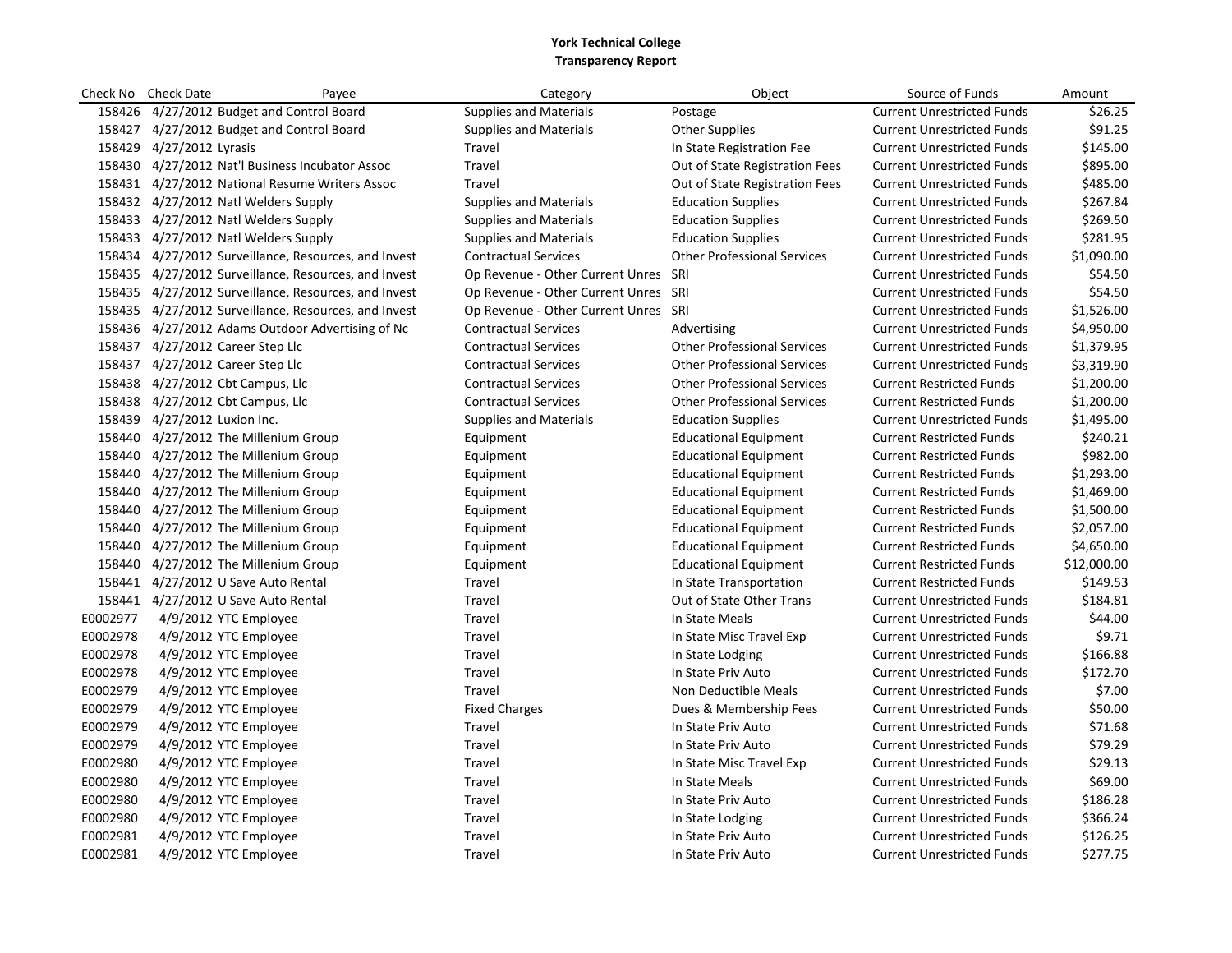| Check No | <b>Check Date</b>      | Payee | Category                    | Object                               | Source of Funds                   | Amount     |
|----------|------------------------|-------|-----------------------------|--------------------------------------|-----------------------------------|------------|
| E0002982 | 4/9/2012 YTC Employee  |       | Travel                      | Out of State Other Trans             | <b>Current Unrestricted Funds</b> | \$30.00    |
| E0002982 | 4/9/2012 YTC Employee  |       | Travel                      | Out of State Priv Auto               | <b>Current Unrestricted Funds</b> | \$31.60    |
| E0002982 | 4/9/2012 YTC Employee  |       | Travel                      | <b>Out of State Meals</b>            | <b>Current Unrestricted Funds</b> | \$128.00   |
| E0002982 | 4/9/2012 YTC Employee  |       | Travel                      | Out of State Air Trans               | <b>Current Unrestricted Funds</b> | \$399.90   |
| E0002982 | 4/9/2012 YTC Employee  |       | Travel                      | Out of State Lodging                 | <b>Current Unrestricted Funds</b> | \$917.00   |
| E0002983 | 4/9/2012 YTC Employee  |       | Travel                      | In State Priv Auto                   | <b>Current Unrestricted Funds</b> | \$151.50   |
| E0002983 | 4/9/2012 YTC Employee  |       | Travel                      | In State Priv Auto                   | <b>Current Unrestricted Funds</b> | \$151.50   |
| E0002984 | 4/9/2012 YTC Employee  |       | Travel                      | In State Priv Auto                   | <b>Current Unrestricted Funds</b> | \$12.63    |
| E0003028 | 4/16/2012 YTC Employee |       | <b>Contractual Services</b> | <b>Education &amp; Training Serv</b> | <b>Current Unrestricted Funds</b> | \$2,000.00 |
| E0003029 | 4/17/2012 YTC Employee |       | Travel                      | Out of State Air Trans               | <b>Current Unrestricted Funds</b> | \$25.00    |
| E0003029 | 4/17/2012 YTC Employee |       | Travel                      | <b>Out of State Meals</b>            | <b>Current Unrestricted Funds</b> | \$66.00    |
| E0003030 | 4/17/2012 YTC Employee |       | Travel                      | In State Priv Auto                   | <b>Current Unrestricted Funds</b> | \$72.72    |
| E0003031 | 4/17/2012 YTC Employee |       | Travel                      | In State Priv Auto                   | <b>Current Unrestricted Funds</b> | \$65.65    |
| E0003032 | 4/17/2012 YTC Employee |       | Travel                      | Non Deductible Meals                 | <b>Current Restricted Funds</b>   | \$7.00     |
| E0003032 | 4/17/2012 YTC Employee |       | Travel                      | In State Priv Auto                   | <b>Current Restricted Funds</b>   | \$17.62    |
| E0003032 | 4/17/2012 YTC Employee |       | Travel                      | In State Priv Auto                   | <b>Current Restricted Funds</b>   | \$70.39    |
| E0003032 | 4/17/2012 YTC Employee |       | Travel                      | In State Priv Auto                   | <b>Current Restricted Funds</b>   | \$74.23    |
| E0003033 | 4/18/2012 YTC Employee |       | Travel                      | In State Priv Auto                   | <b>Current Unrestricted Funds</b> | \$26.27    |
| E0003034 | 4/18/2012 YTC Employee |       | Travel                      | Non Deductible Meals                 | <b>Current Unrestricted Funds</b> | \$7.00     |
| E0003034 | 4/18/2012 YTC Employee |       | Travel                      | In State Priv Auto                   | <b>Current Unrestricted Funds</b> | \$72.72    |
| E0003035 | 4/18/2012 YTC Employee |       | Travel                      | Out of State Misc Travel             | <b>Current Restricted Funds</b>   | \$24.00    |
| E0003035 | 4/18/2012 YTC Employee |       | Travel                      | <b>Out of State Meals</b>            | <b>Current Restricted Funds</b>   | \$43.00    |
| E0003035 | 4/18/2012 YTC Employee |       | Travel                      | Out of State Priv Auto               | <b>Current Restricted Funds</b>   | \$383.97   |
| E0003036 | 4/18/2012 YTC Employee |       | Travel                      | Non Deductible Meals                 | <b>Current Unrestricted Funds</b> | \$7.00     |
| E0003037 | 4/18/2012 YTC Employee |       | Travel                      | In State Priv Auto                   | <b>Current Unrestricted Funds</b> | \$504.04   |
| E0003038 | 4/18/2012 YTC Employee |       | Travel                      | Out of State Misc Travel             | <b>Current Restricted Funds</b>   | \$46.00    |
| E0003038 | 4/18/2012 YTC Employee |       | Travel                      | Out of State Meals                   | <b>Current Restricted Funds</b>   | \$73.00    |
| E0003038 | 4/18/2012 YTC Employee |       | Travel                      | Out of State Priv Auto               | <b>Current Restricted Funds</b>   | \$77.77    |
| E0003038 | 4/18/2012 YTC Employee |       | Travel                      | Out of State Other Trans             | <b>Current Restricted Funds</b>   | \$258.02   |
| E0003038 | 4/18/2012 YTC Employee |       | Travel                      | Out of State Lodging                 | <b>Current Restricted Funds</b>   | \$470.16   |
| E0003039 | 4/18/2012 YTC Employee |       | Travel                      | In State Misc Travel Exp             | <b>Current Unrestricted Funds</b> | \$18.00    |
| E0003039 | 4/18/2012 YTC Employee |       | Travel                      | In State Meals                       | <b>Current Unrestricted Funds</b> | \$36.00    |
| E0003039 | 4/18/2012 YTC Employee |       | Travel                      | In State Priv Auto                   | <b>Current Unrestricted Funds</b> | \$93.92    |
| E0003039 | 4/18/2012 YTC Employee |       | Travel                      | In State Lodging                     | <b>Current Unrestricted Funds</b> | \$299.00   |
| E0003040 | 4/18/2012 YTC Employee |       | Travel                      | In State Priv Auto                   | <b>Current Unrestricted Funds</b> | \$33.40    |
| E0003041 | 4/18/2012 YTC Employee |       | Travel                      | In State Priv Auto                   | <b>Current Unrestricted Funds</b> | \$618.12   |
| E0003042 | 4/18/2012 YTC Employee |       | Travel                      | Out of State Priv Auto               | <b>Current Unrestricted Funds</b> | \$24.94    |
| E0003043 | 4/18/2012 YTC Employee |       | Travel                      | Out of State Meals                   | <b>Current Unrestricted Funds</b> | \$9.00     |
| E0003043 | 4/18/2012 YTC Employee |       | Travel                      | Out of State Priv Auto               | <b>Current Unrestricted Funds</b> | \$29.39    |
| E0003043 | 4/18/2012 YTC Employee |       | Travel                      | In State Priv Auto                   | <b>Current Unrestricted Funds</b> | \$50.85    |
| E0003044 | 4/18/2012 YTC Employee |       | <b>Contractual Services</b> | <b>Education &amp; Training Serv</b> | <b>Current Unrestricted Funds</b> | \$2,000.00 |
| E0003045 | 4/18/2012 YTC Employee |       | Travel                      | Out of State Priv Auto               | <b>Current Unrestricted Funds</b> | \$60.00    |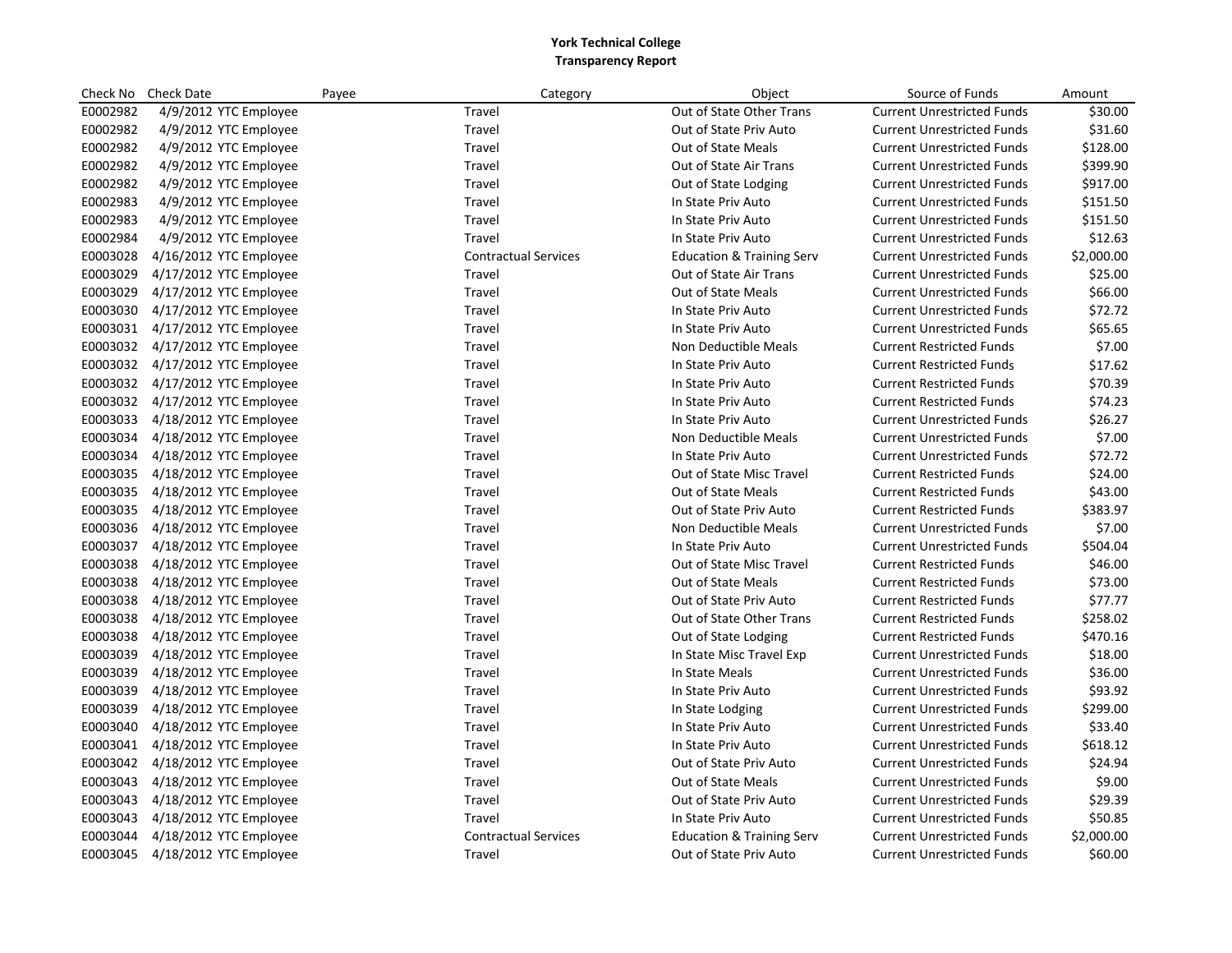| Check No | <b>Check Date</b>      | Payee                       | Category | Object                    | Source of Funds                   | Amount     |
|----------|------------------------|-----------------------------|----------|---------------------------|-----------------------------------|------------|
| E0003045 | 4/18/2012 YTC Employee | Travel                      |          | In State Priv Auto        | <b>Current Unrestricted Funds</b> | \$176.75   |
| E0003046 | 4/18/2012 YTC Employee | Travel                      |          | In State Priv Auto        | <b>Current Unrestricted Funds</b> | \$196.95   |
| E0003047 | 4/18/2012 YTC Employee | Travel                      |          | In State Priv Auto        | <b>Current Unrestricted Funds</b> | \$68.29    |
| E0003047 | 4/18/2012 YTC Employee | Travel                      |          | In State Priv Auto        | <b>Current Unrestricted Funds</b> | \$104.32   |
| E0003047 | 4/18/2012 YTC Employee | Travel                      |          | Out of State Meals        | <b>Current Unrestricted Funds</b> | \$137.00   |
| E0003048 | 4/18/2012 YTC Employee | Travel                      |          | Out of State Meals        | <b>Current Unrestricted Funds</b> | \$9.00     |
| E0003048 | 4/18/2012 YTC Employee | Travel                      |          | Out of State Priv Auto    | <b>Current Unrestricted Funds</b> | \$27.17    |
| E0003049 | 4/19/2012 YTC Employee | Travel                      |          | In State Priv Auto        | <b>Current Unrestricted Funds</b> | \$55.15    |
| E0003050 | 4/19/2012 YTC Employee | Travel                      |          | Out of State Meals        | <b>Current Restricted Funds</b>   | \$48.00    |
| E0003050 | 4/19/2012 YTC Employee | Travel                      |          | Out of State Other Trans  | <b>Current Restricted Funds</b>   | \$64.00    |
| E0003050 | 4/19/2012 YTC Employee | Travel                      |          | Out of State Air Trans    | <b>Current Restricted Funds</b>   | \$1,038.10 |
| E0003051 | 4/19/2012 YTC Employee | Travel                      |          | In State Priv Auto        | <b>Current Unrestricted Funds</b> | \$44.44    |
| E0003052 | 4/19/2012 YTC Employee | Travel                      |          | <b>Out of State Meals</b> | <b>Current Unrestricted Funds</b> | \$57.00    |
| E0003053 | 4/19/2012 YTC Employee | Travel                      |          | In State Priv Auto        | <b>Current Unrestricted Funds</b> | \$26.26    |
| E0003054 | 4/19/2012 YTC Employee | Travel                      |          | In State Lodging          | <b>Current Unrestricted Funds</b> | \$100.00   |
| E0003055 | 4/19/2012 YTC Employee | Travel                      |          | In State Priv Auto        | <b>Current Unrestricted Funds</b> | \$8.08     |
| E0003055 | 4/19/2012 YTC Employee | Travel                      |          | In State Priv Auto        | <b>Current Unrestricted Funds</b> | \$32.32    |
| E0003056 | 4/19/2012 YTC Employee | Travel                      |          | In State Priv Auto        | <b>Current Unrestricted Funds</b> | \$85.85    |
| E0003057 | 4/19/2012 YTC Employee | Travel                      |          | In State Priv Auto        | <b>Current Unrestricted Funds</b> | \$30.58    |
| E0003058 | 4/19/2012 YTC Employee | <b>Contractual Services</b> |          | Telephone                 | <b>Current Restricted Funds</b>   | \$154.59   |
| E0003058 | 4/19/2012 YTC Employee | <b>Contractual Services</b> |          | Telephone                 | <b>Current Restricted Funds</b>   | \$156.82   |
| E0003059 | 4/19/2012 YTC Employee | Travel                      |          | In State Priv Auto        | <b>Current Unrestricted Funds</b> | \$25.25    |
| E0003059 | 4/19/2012 YTC Employee | Travel                      |          | In State Priv Auto        | <b>Current Unrestricted Funds</b> | \$61.61    |
| E0003060 | 4/19/2012 YTC Employee | Travel                      |          | In State Priv Auto        | <b>Current Unrestricted Funds</b> | \$101.00   |
| E0003070 | 4/20/2012 YTC Employee | Travel                      |          | Out of State Meals        | <b>Current Unrestricted Funds</b> | \$103.00   |
| E0003071 | 4/20/2012 YTC Employee | Travel                      |          | Out of State Priv Auto    | <b>Current Unrestricted Funds</b> | \$26.56    |
| E0003071 | 4/20/2012 YTC Employee | Travel                      |          | Out of State Meals        | <b>Current Unrestricted Funds</b> | \$103.00   |
| E0003072 | 4/24/2012 YTC Employee | Travel                      |          | <b>Out of State Meals</b> | <b>Current Unrestricted Funds</b> | \$9.00     |
| E0003072 | 4/24/2012 YTC Employee | Travel                      |          | Out of State Priv Auto    | <b>Current Unrestricted Funds</b> | \$19.19    |
| E0003074 | 4/24/2012 YTC Employee | Travel                      |          | <b>Out of State Meals</b> | <b>Current Unrestricted Funds</b> | \$31.93    |
| E0003074 | 4/24/2012 YTC Employee | Travel                      |          | Out of State Priv Auto    | <b>Current Unrestricted Funds</b> | \$135.34   |
| E0003075 | 4/24/2012 YTC Employee | <b>Contractual Services</b> |          | Telephone                 | <b>Current Unrestricted Funds</b> | \$43.82    |
| E0003076 | 4/25/2012 YTC Employee | Travel                      |          | In State Priv Auto        | <b>Current Unrestricted Funds</b> | \$5.95     |
| E0003077 | 4/25/2012 YTC Employee | Travel                      |          | In State Priv Auto        | <b>Current Restricted Funds</b>   | \$112.31   |
| E0003078 | 4/25/2012 YTC Employee | Travel                      |          | In State Priv Auto        | <b>Current Restricted Funds</b>   | \$21.21    |
| E0003079 | 4/27/2012 YTC Employee | Travel                      |          | In State Priv Auto        | <b>Current Unrestricted Funds</b> | \$72.72    |
| E0003080 | 4/27/2012 YTC Employee | Travel                      |          | In State Priv Auto        | <b>Current Unrestricted Funds</b> | \$23.23    |
| E0003081 | 4/27/2012 YTC Employee | Travel                      |          | In State Meals            | <b>Current Unrestricted Funds</b> | \$31.00    |
| E0003082 | 4/27/2012 YTC Employee | Travel                      |          | In State Meals            | <b>Current Restricted Funds</b>   | \$12.00    |
| E0003082 | 4/27/2012 YTC Employee | Travel                      |          | In State Priv Auto        | <b>Current Restricted Funds</b>   | \$123.74   |
| E0003082 | 4/27/2012 YTC Employee | Travel                      |          | In State Lodging          | <b>Current Restricted Funds</b>   | \$226.44   |
| E0003083 | 4/27/2012 YTC Employee | Travel                      |          | In State Priv Auto        | <b>Current Unrestricted Funds</b> | \$60.60    |